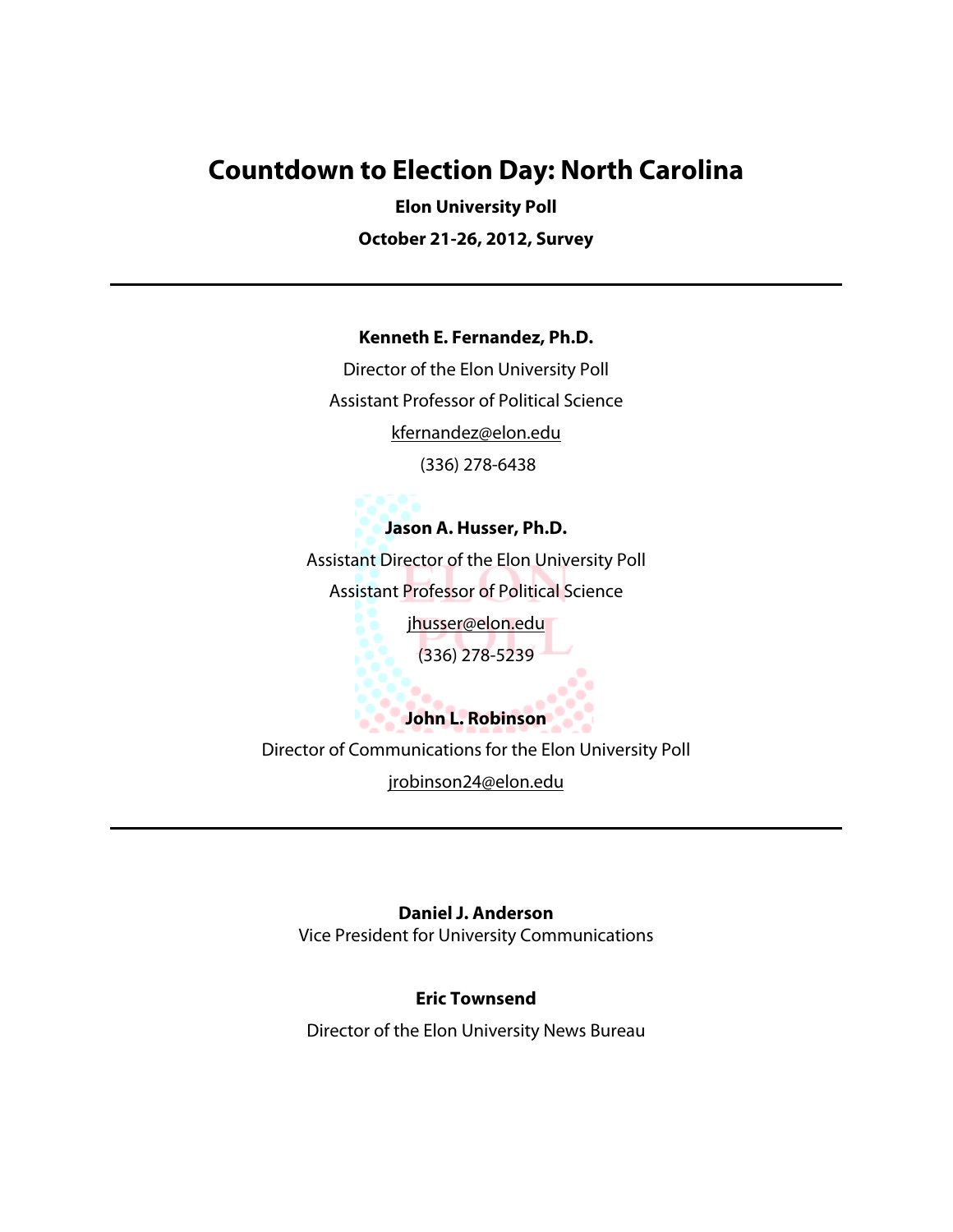

# **Table of Contents**

| Part |  |
|------|--|
| 1.   |  |
| 2.   |  |
| 3.   |  |
| 4.   |  |
| 5.   |  |
| 6.   |  |
| 7.   |  |
| 8.   |  |
| 9.   |  |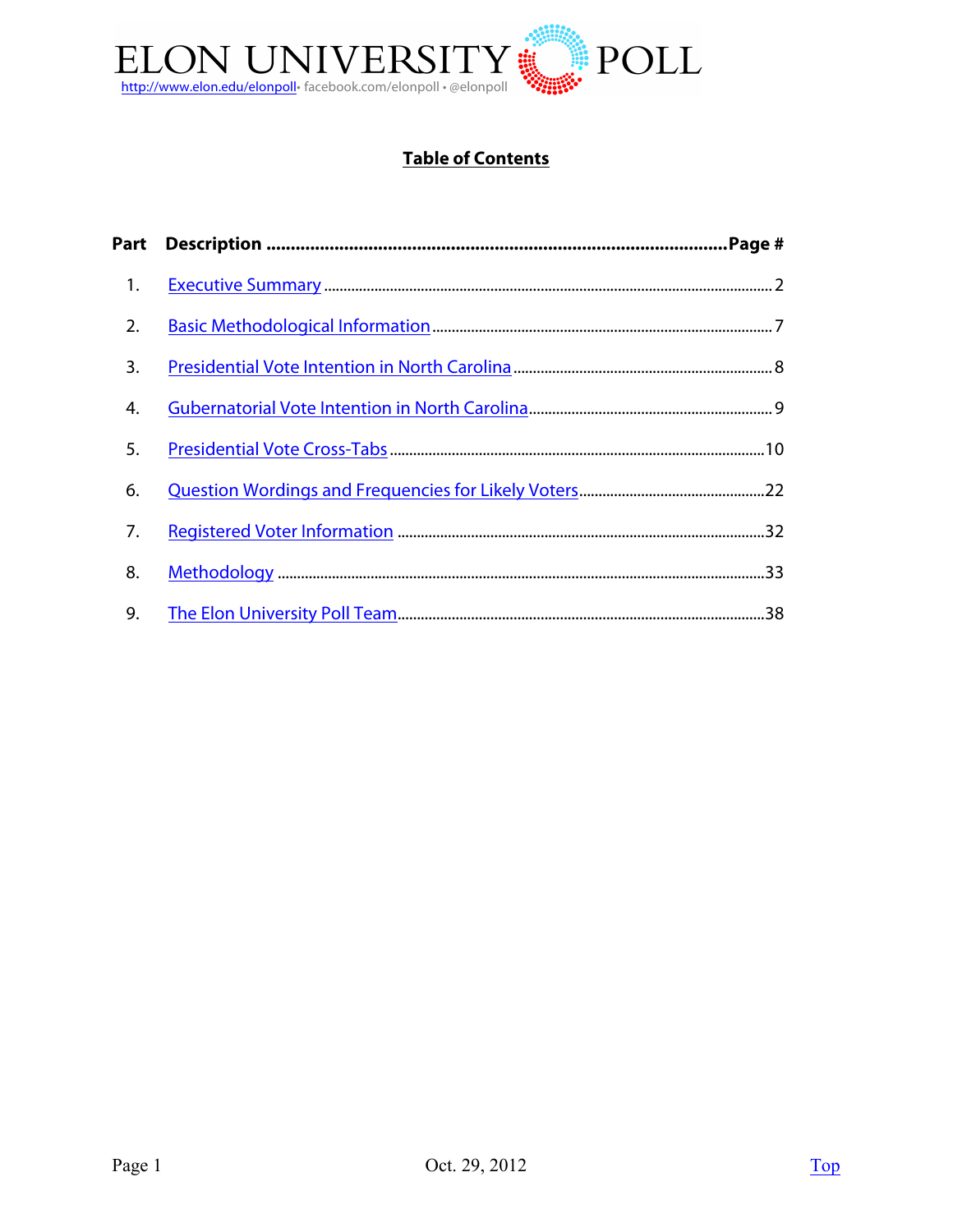

#### **Executive Summary**

According to a telephone survey of likely voters in North Carolina conducted by the Elon University Poll, Mitt Romney and Barack Obama are tied with 45% of respondents saying they have voted for or are planning to vote for either candidate (margin of error +/- 2.79%). Approximately 5% of likely voters were undecided, with an even split of undecided voters leaning toward both candidates.

The Elon University Poll conducted a landline and cell phone survey between October 21<sup>st</sup> and October 26<sup>th</sup>. The survey consisted of a random sample of 1238 likely voters (this includes those respondents who stated they had already voted via absentee or onsite early voting).



While asking people who they voted for or planned to vote for, the survey also compared the two presidential candidates on several issues and characteristics. Although Romney and Obama are tied in North Carolina, more respondents stated Barack Obama is better able to handle issues like national security, health care, foreign relations, and immigration. In addition, more voters said Obama has a clearer plan to address the country's problems, is honest and trustworthy, and shares their values more closely.

The economy was the only issue on which Mitt Romney outperformed Barack Obama. Almost 52% of likely voters said Romney would better handle the economy if elected, compared to 42% who believed Obama would do a better job.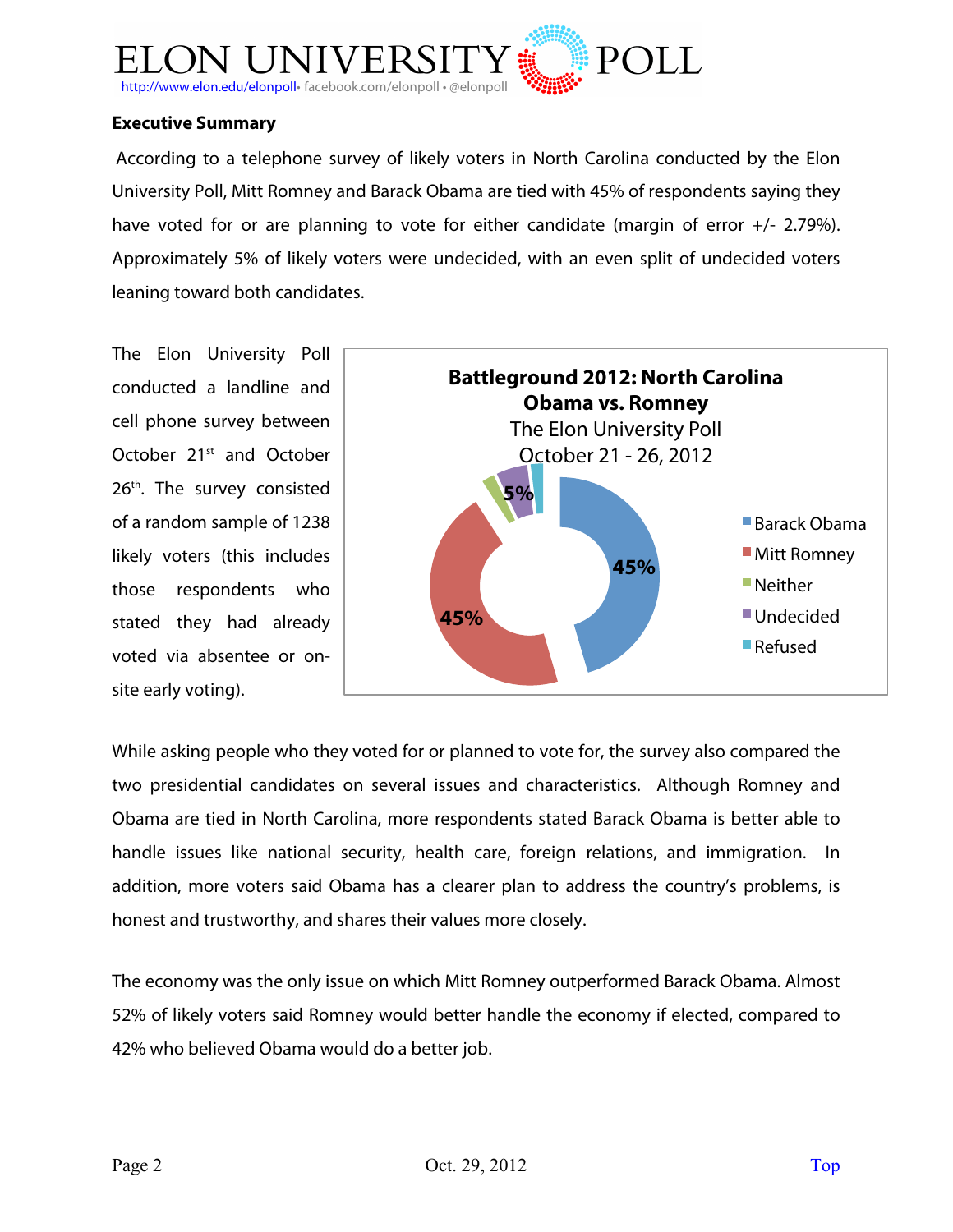

#### **The Economy and the 2012 Presidential Election**

Given that voters see Barack Obama as the stronger candidate on so many issues and dimensions, the closeness of the race is perhaps surprising. This suggests how important the economy is to voters. Those respondents who believe Romney is more capable of handling the economy (over half of all respondents) are far more likely to support Romney (87% compared to 5% for Obama).

However, concerns for the economy have begun to wane. An earlier poll conducted by the Elon University Poll in August found that 37% of likely voters believed the economy would get better in the next year. In contrast, this report shows almost half of respondents now believe the economy will improve in the next year (49%).



Recent reports of modest gains in employment and quarterly GDP growth may have increased voter optimism. Resurgent optimism would be valuable to the President as those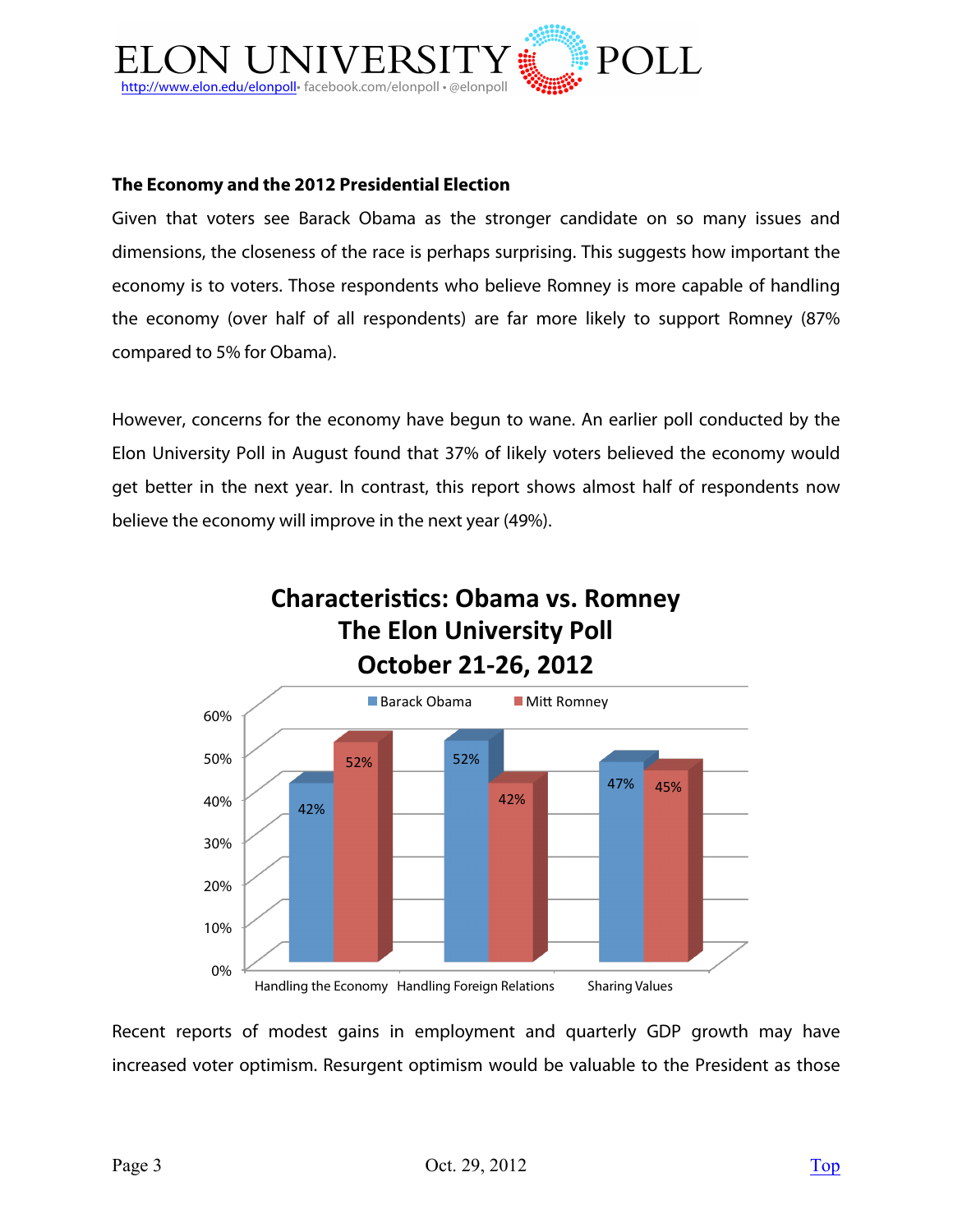

respondents with a more optimistic view of the economy are considerably more likely to vote for him (64% compared to 29%).

Related to economic concerns is the debate over taxes. Even though voters overwhelming believe Romney is more capable of addressing the country's economic problems, our sample also suggests that they believe Romney is more likely to raise taxes on the middle class.

Only 37% of respondents believed Obama would raise taxes on the middle class, compared to the 49% who believe Romney is the more likely candidate to raise taxes on the middle class. In addition, from August to October, we found an increase in opposition to tax cuts for those making over \$250,000 a year, suggesting that the tax debate may be giving the Democratic candidate a slight advantage.

#### **The Gender Gap and Voting**

The gender gap remains an important factor affecting support for the two major party candidates. Although Romney seemed to have gained ground with women voters during the last Elon University Poll conducted during the Republican National Convention, recent findings show Obama with a large lead among women.

Over half of women respondents said they have voted or will vote for Barack Obama, compared to 39% of men. Single women show the greatest support for Obama (69%), followed by women who are separated from their spouses (64%), followed by divorced women (57%), and then followed by women who are widowed (50%). Only married women lean toward Romney with 51% saying they have voted or will vote for the former governor of Massachusetts compared to 41% supporting the President. Breaking down gender by age group shows that women in most age groups favor Obama. Only women in the age group of 41-50 years of age showed stronger support for Mitt Romney than Barack Obama.

#### **Early Voting in North Carolina**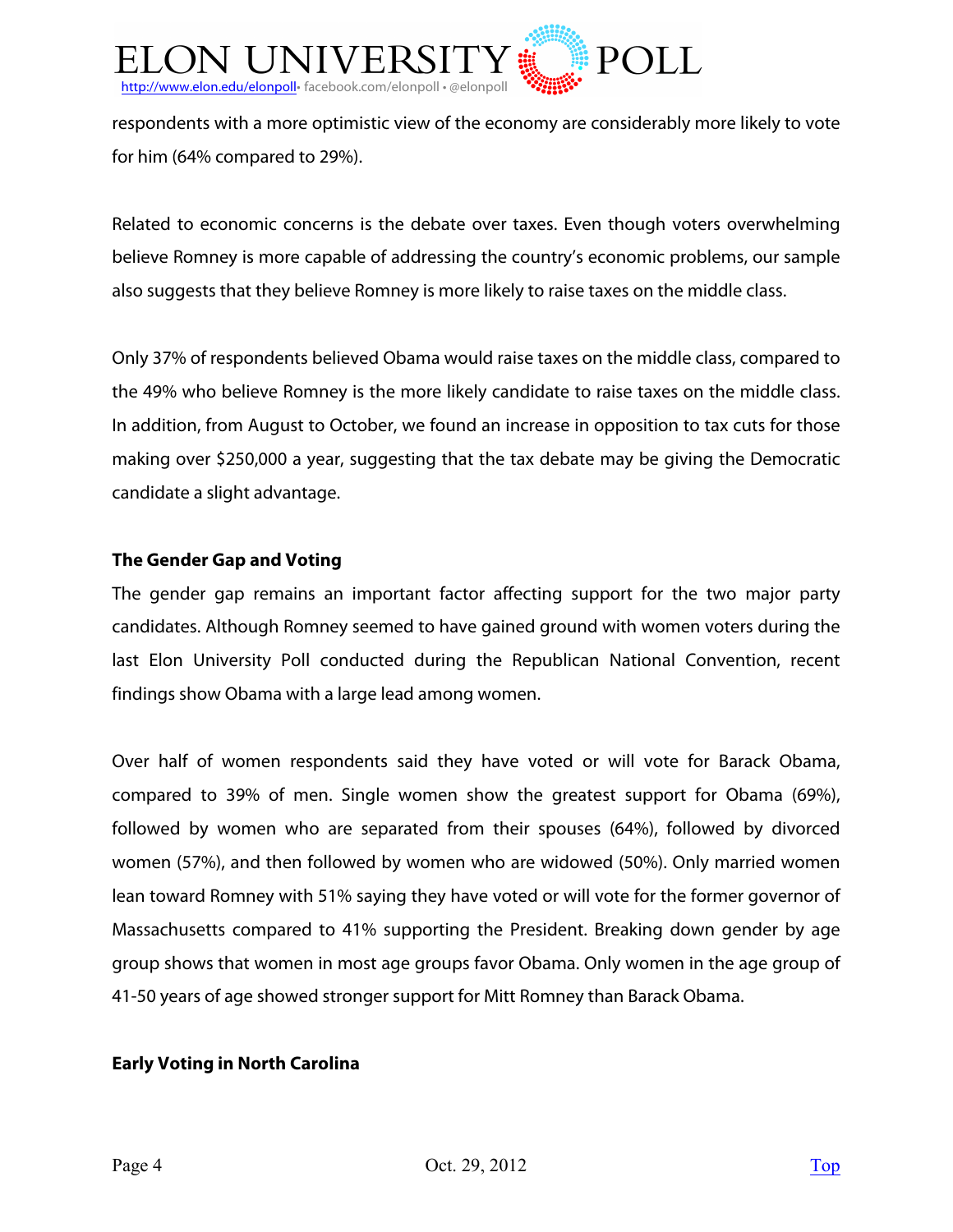

Absentee ballots were mailed on September  $7<sup>th</sup>$ . Early voting began at One Stop Early Voting Sites across the state on October 18<sup>th</sup> and continues through November 3rd. In 2008 over 42 % of registered voters voted early. Surveying likely voters from October 21 $\mathrm{^{st}}$  to the 26<sup>th</sup>, the Elon University Poll found almost 23% of respondents said they had already voted.

Not surprisingly, early voters were more enthusiastic about the election. Fifty-three percent of early voters said they were very excited compared to 43% of likely voters. The Elon University Poll found 55% of early voters saying they voted for Barack Obama compared to 37% saying they voted for Mitt Romney. It should be noted that 6% of early voters did not want to reveal whom they voted for. Notably, 27% of early voters were African American. In addition, early voters tended to be older with a median age of 53 for early voters compared to a median age of 47 for likely voters overall.

#### **Race, Age, Excitement and Turnout**

Likely voters seem excited about the upcoming presidential election. The Elon University Poll found that approximately 74% of likely voters said they were somewhat or very excited about the election (up slightly from 70% in August). That excitement was fairly even across men and women, across Democrats and Republicans, and across supporters of both candidates.

Although the youth vote is difficult to gauge because this group tends to be underrepresented in likely voter surveys, results from this survey suggest their excitement is beginning to pick up. In our representative sample, young voters (18-30 years old) are much more likely to vote for Barack Obama, while Romney has an advantage with voters over 40 years of age.

Race remains an important predictor of both vote choice and turnout. Approximately 21.5% of likely voters were African-American and this group was seen as having higher levels of excitement than whites. In a prior survey, the Elon University Poll found almost half of all Blacks said they were very excited about the upcoming election. This recent survey finds an increase in African-American enthusiasm with over 61% saying they are very excited about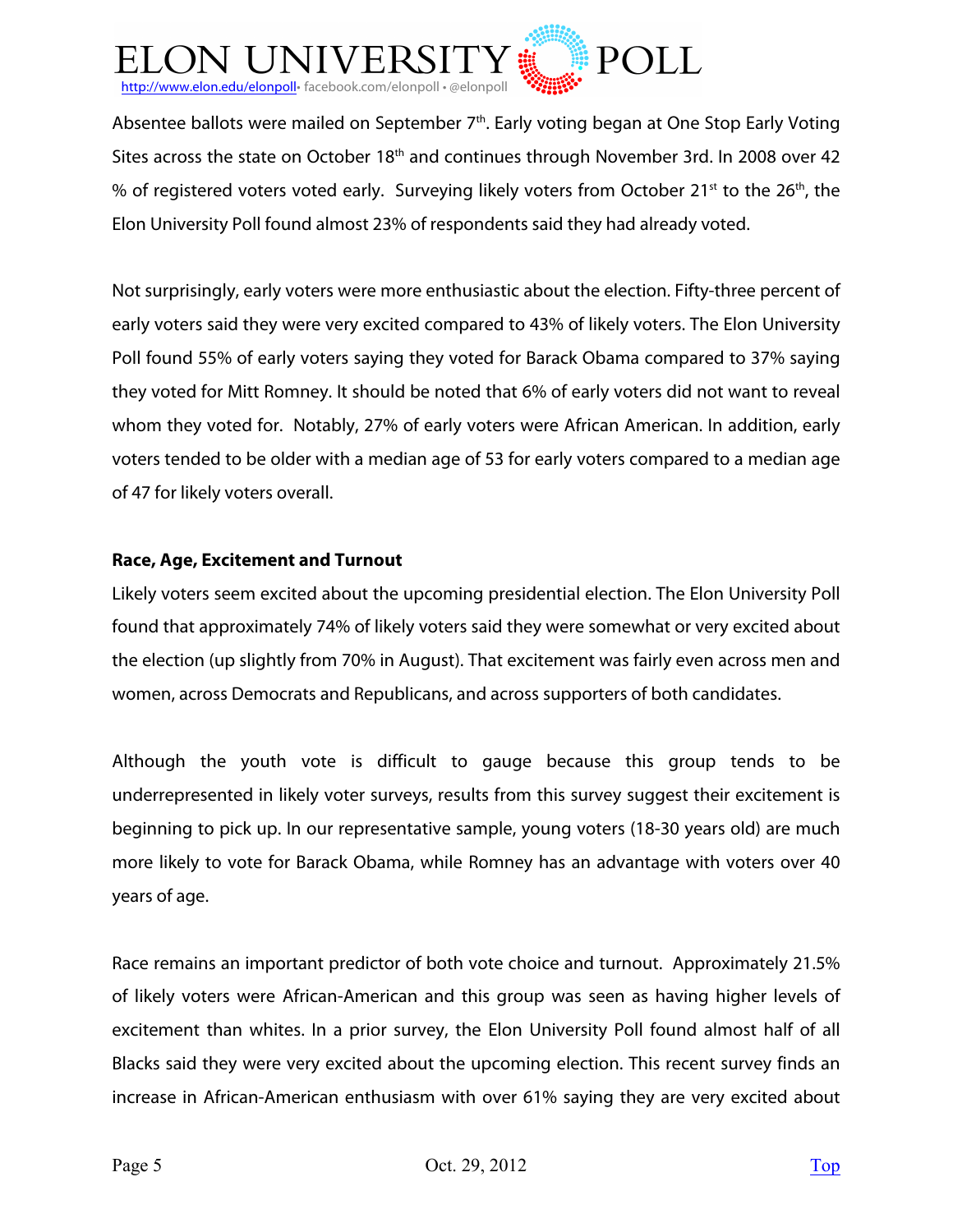

the election. African-American support for Obama remains stable with approximately 88 % of Blacks saying they have voted or will vote for the President (compared to 89 % in an Elon University Poll conducted in August).

#### **Countdown to Election Day**

The historic competitiveness of the 2012 campaign means voter turnout in North Carolina will be critical in determining the outcome of the election. At this point in the race, mobilization is even more important than converting the dwindling and divided undecided voters.

North Carolina has received a substantial amount of attention from both candidates since gaining swing state status after the close race in 2008. Surely influenced by those aggressive campaigns, official statistics show early voting in North Carolina already exceeding 2008 levels for Democrats, Republican, and Independents. Many have recently questioned North Carolina's status as a battleground state. The results of the latest Elon University Poll suggest that North Carolina is still very much in play.

#### **-Dr. Kenneth E. Fernandez and Dr. Jason A. Husser**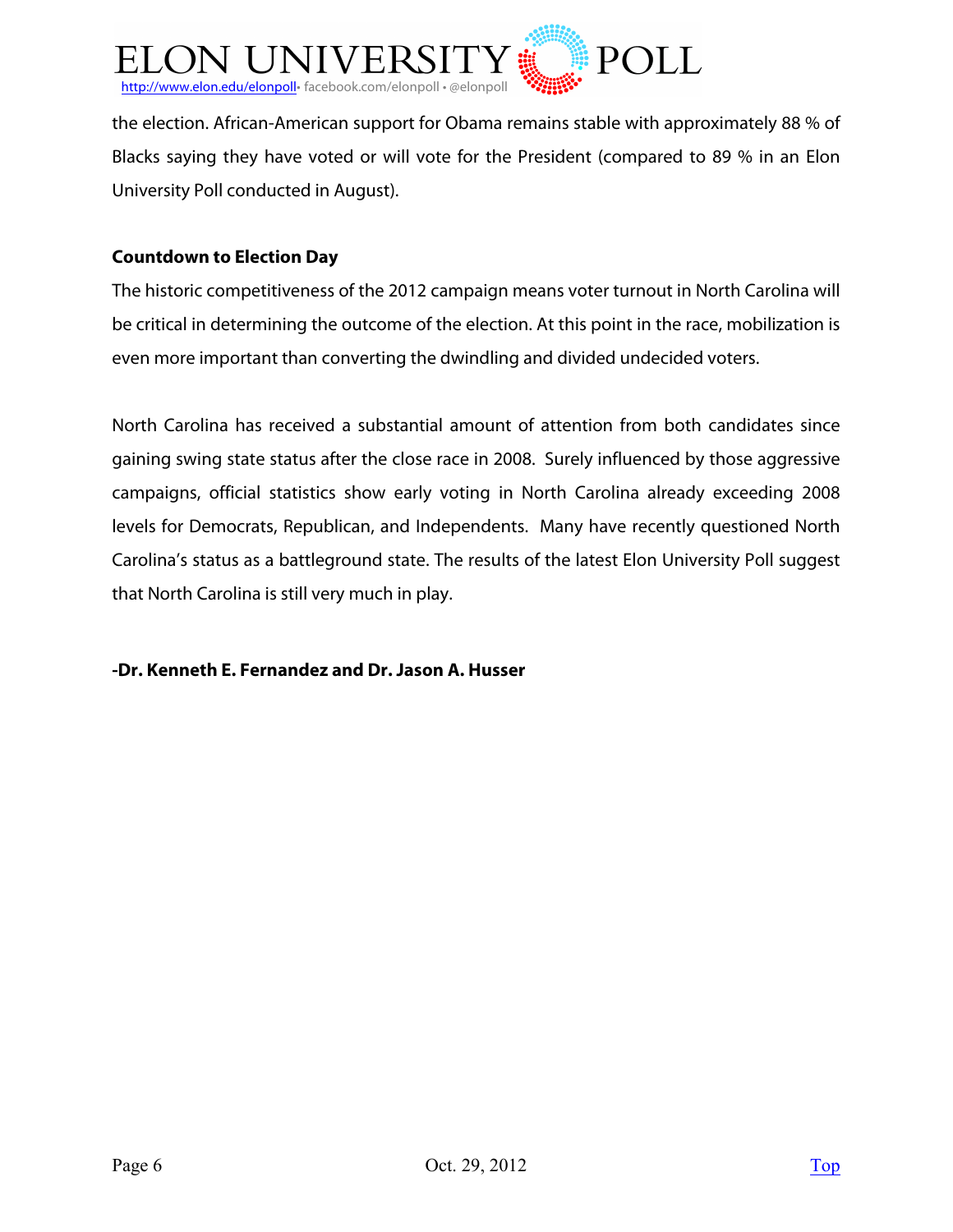

## **Basic Methodological Information**

| Mode:                           | Live Interviewer RDD Telephone Interviews                      |  |  |  |
|---------------------------------|----------------------------------------------------------------|--|--|--|
|                                 | (Dual Frame: Cell Phone and Landlines)                         |  |  |  |
| Sample Area:                    | <b>North Carolina</b>                                          |  |  |  |
| Dates in the field:             | October 21 - October 26, 2012                                  |  |  |  |
| Sample Size (Likely Voters)     | 1,238                                                          |  |  |  |
| Margin of Error (Likely Voters) | $\pm 2.79$                                                     |  |  |  |
| Confidence Level                | 95%                                                            |  |  |  |
| <b>Weighting Variables</b>      | Age, Race, Gender, Phone Ownership, and<br><b>Early Voting</b> |  |  |  |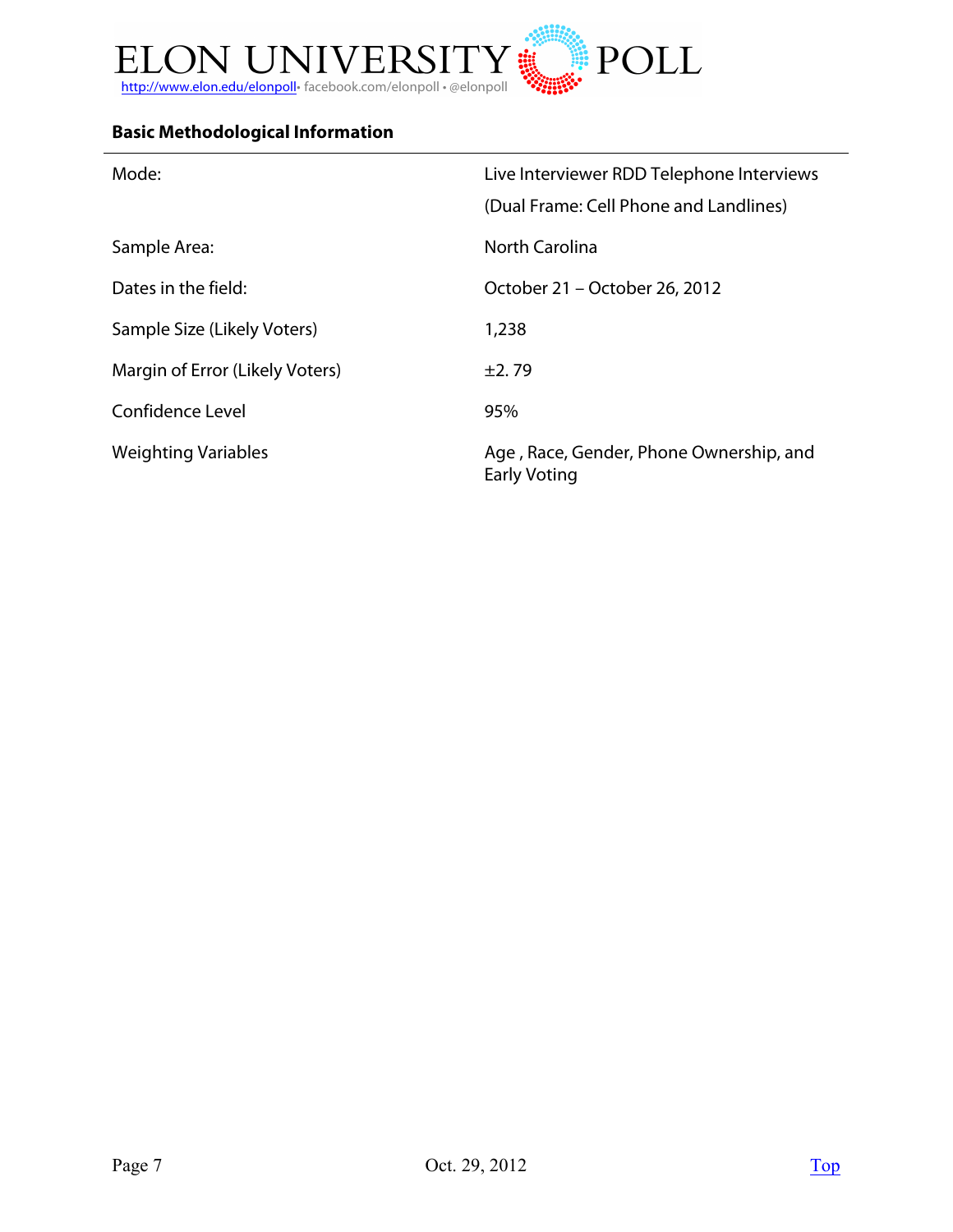

### **Presidential Vote Intention in North Carolina**

#### **Questions:**

[For those who had not voted early] If the 2012 presidential election were held today between Barack Obama and Mitt Romney who would you vote for?

[For early voters; two questions] 1: Some people vote early or by absentee ballot, others wait for election day. Have you already voted in this presidential election? 2: Did you vote for Barack Obama or Mitt Romney?

#### **Likely Voters (Presidential)**

| <b>Barack Obama</b> | 562   | 45.4% |
|---------------------|-------|-------|
| <b>Mitt Romney</b>  | 561   | 45.3% |
| <b>Neither</b>      | 25    | 2.1%  |
| <b>Don't Know</b>   | 63    | 5.1%  |
| <b>Refused</b>      | 27    | 2.2%  |
| $N=$                | 1,238 | 100%  |

\*Observations may not exactly equal N due to rounding of weighted frequency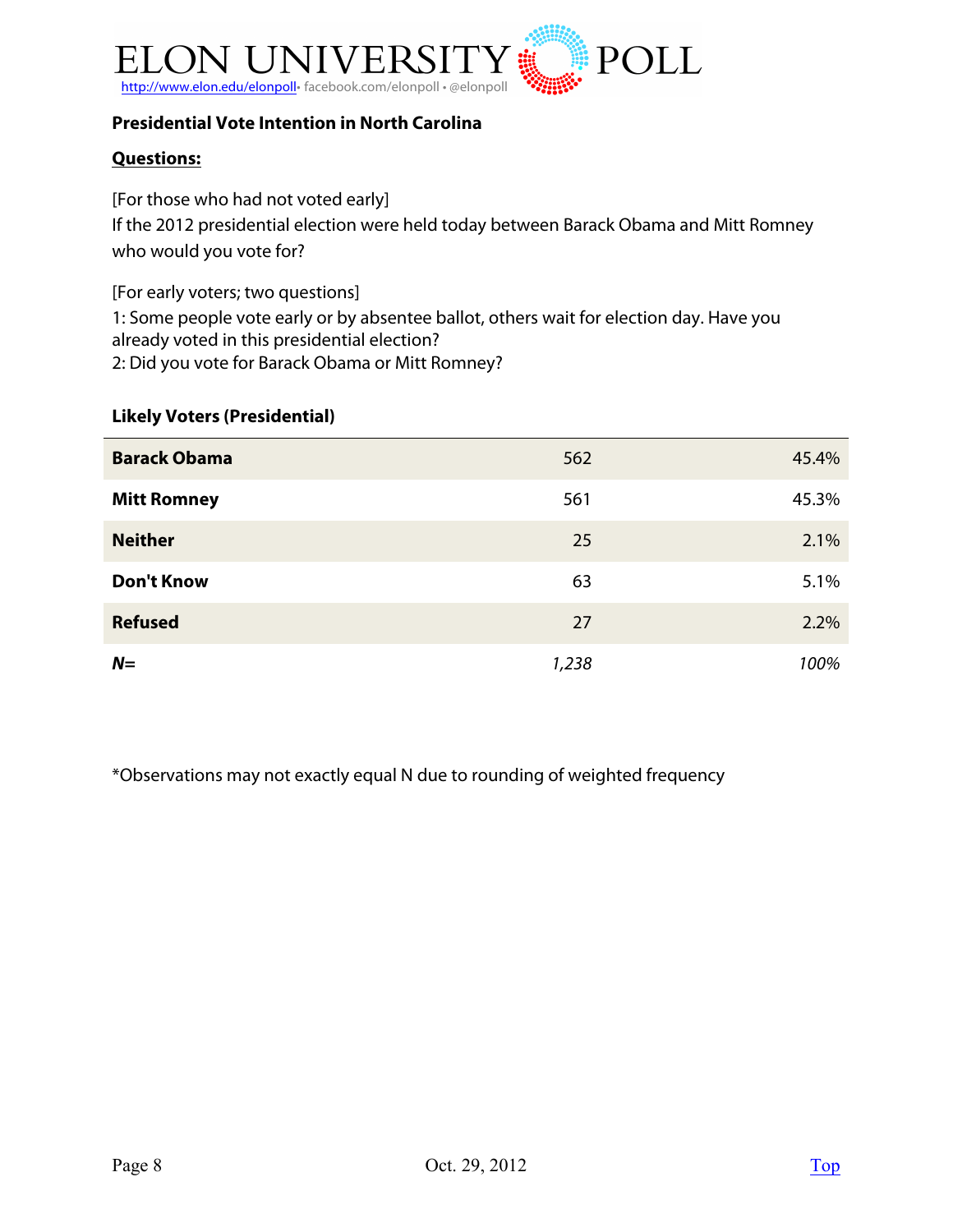

### **Gubernatorial Vote Intention in North Carolina**

#### **Questions:**

[For those who had not voted early]

If the 2012 presidential election were held today between Walter Dalton, the Democrat, and Pat McCrory, the Republican, who would you vote for?

[For early voters; two questions]

1: Some people vote early or by absentee ballot, others wait for election day. Have you already voted in this presidential election?

2: Did you vote for Walter Dalton, the Democrat, or Pat McCrory, the Republican?

### **Likely Voters (Gubernatorial)**

| <b>Walter Dalton</b> | 473   | 38%   |
|----------------------|-------|-------|
| <b>Pat McCrory</b>   | 643   | 52%   |
| <b>Neither</b>       | 21    | 2%    |
| <b>Don't Know</b>    | 94    | 8%    |
| <b>Refused</b>       | 8     | $1\%$ |
| $N=$                 | 1,238 | 100%  |

\*Observations may not exactly equal N due to rounding of weighted frequency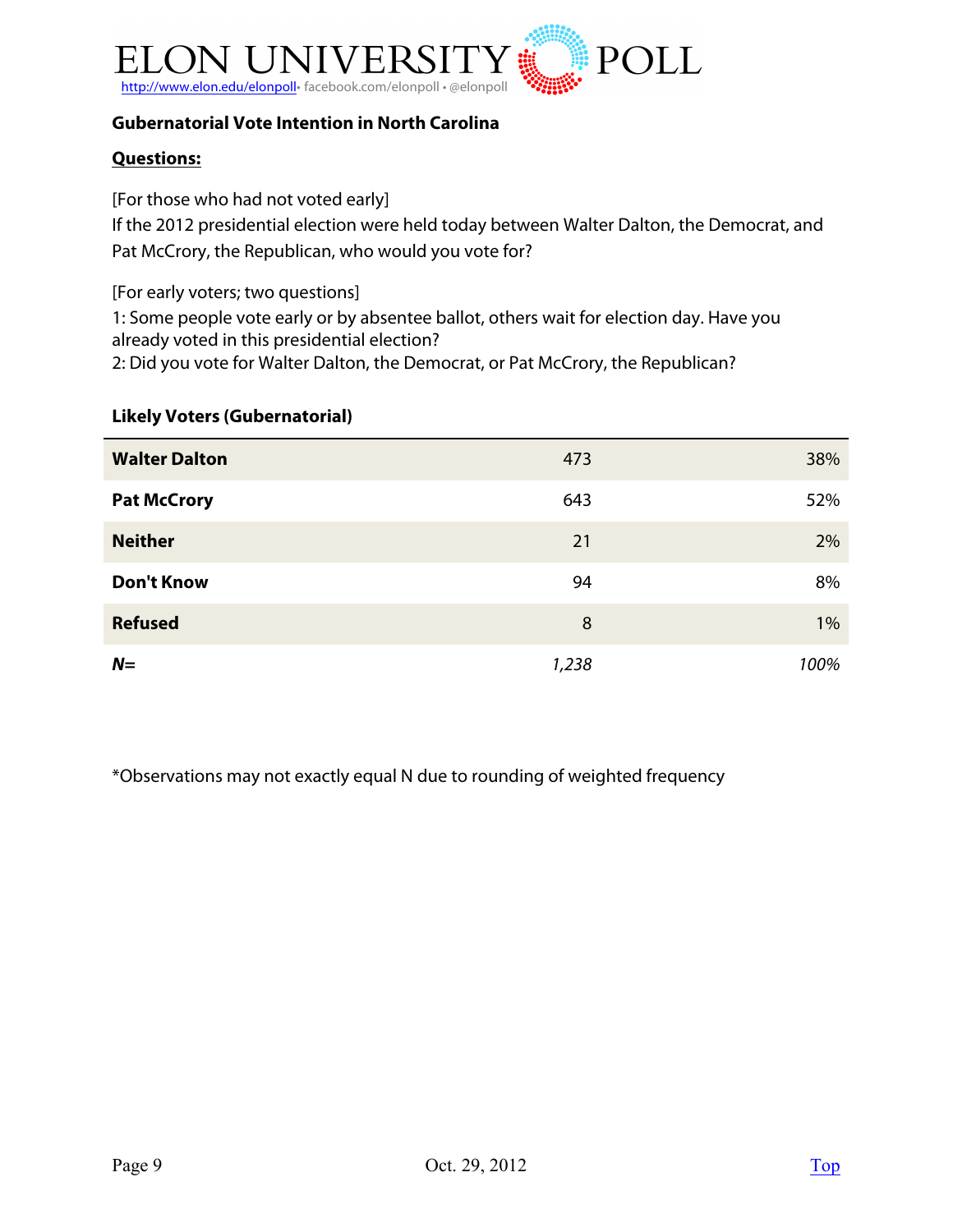

### **Presidential Vote Cross-Tabs**

*Questions:* 

[For those who had not voted early] If the 2012 presidential election were held today between Barack Obama and Mitt Romney who would you vote for?

[For early voters- two questions] 1: Some people vote early or by absentee ballot, others wait for election day. Have you already voted in this presidential election? 2: Did you vote for Barack Obama or Mitt Romney?

#### **Table 1: Presidential Vote by Party**

|                                     | <b>Presidential Vote Choice</b> |                |                |                |                |              |  |
|-------------------------------------|---------------------------------|----------------|----------------|----------------|----------------|--------------|--|
|                                     | <b>Barack</b><br>Obama          | Mitt<br>Romney | <b>Neither</b> | Don't<br>Know  | Refused        | <b>Total</b> |  |
| <b>Party Identification</b>         | $\%$                            | $\%$           | $\%$           | $\%$           | $\%$           | $\%$         |  |
| <b>Strong Democrat</b>              | 95                              | $\mathbf{1}$   | $\mathbf 0$    | $\overline{2}$ | $\overline{2}$ | 100          |  |
| Democrat                            | 67                              | 22             | $\mathbf 0$    | 9              | $\overline{2}$ | 100          |  |
| Independent - Leaning<br>Democrat   | 78                              | 8              | 3              | 9              | 1              | 100          |  |
| Independent                         | 27                              | 44             | 9              | 16             | 5              | 100          |  |
| Independent - Leaning<br>Republican | 5                               | 84             | $\overline{2}$ | 6              | $\overline{2}$ | 100          |  |
| Republican                          | 15                              | 80             | 1              | $\overline{4}$ | $\mathbf 0$    | 100          |  |
| <b>Strong Republican</b>            | $\mathbf 0$                     | 97             | $\mathbf{1}$   | $\mathbf 0$    | 1              | 100          |  |
| Don't Know                          | 29                              | 45             | 13             | 5              | $\overline{7}$ | 100          |  |
| Refused                             | 50                              | 28             | $\mathbf 0$    | 22             | $\mathbf 0$    | 100          |  |
| Total                               | 46                              | 45             | $\overline{2}$ | 5              | $\overline{2}$ | 100          |  |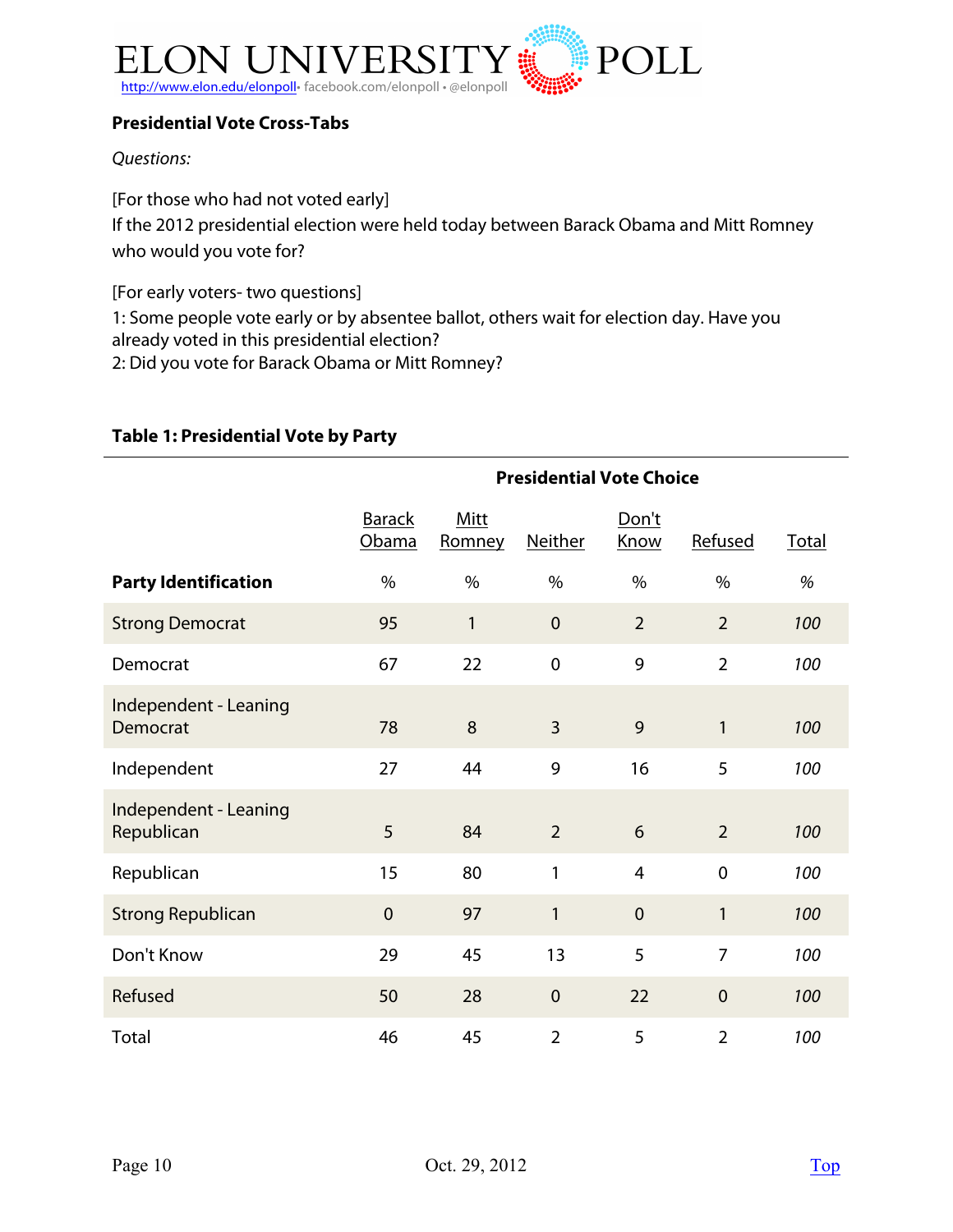

## **Table 2: Presidential Vote by Governor Vote**

|                      | <b>Presidential Vote Choice</b> |                       |                |                |                |       |  |
|----------------------|---------------------------------|-----------------------|----------------|----------------|----------------|-------|--|
|                      | <b>Barack</b><br>Obama          | <b>Mitt</b><br>Romney | Neither        | Don't<br>Know  | Refused        | Total |  |
| <b>Governor Vote</b> | $\%$                            | $\%$                  | $\%$           | $\%$           | $\%$           | %     |  |
| <b>Walter Dalton</b> | 87                              | 5                     | $\mathbf{1}$   | $\overline{4}$ | $\overline{2}$ | 100   |  |
| Pat McCrory          | 13                              | 80                    | 1              | 4              | 1              | 100   |  |
| Other                | 37                              | 24                    | 33             | 6              | $\mathbf 0$    | 100   |  |
| Don't Know           | 60                              | 20                    | 5              | 15             | $\overline{0}$ | 100   |  |
| Refused              | $\overline{0}$                  | $\overline{0}$        | $\overline{0}$ | $\overline{0}$ | 100            | 100   |  |
| Total                | 45                              | 45                    | $\overline{2}$ | 5              | $\overline{2}$ | 100   |  |

## **Table 3: Presidential Vote by Early Voting**

|                                    | <b>Presidential Vote Choice</b> |                |                |               |               |       |  |
|------------------------------------|---------------------------------|----------------|----------------|---------------|---------------|-------|--|
| <b>Early Vote</b><br>(as of 10-26- | <b>Barack</b><br>Obama          | Mitt<br>Romney | Neither        | Don't<br>Know | Refused       | Total |  |
| 12)                                | $\%$                            | %              | $\%$           | $\%$          | $\%$          | %     |  |
| Yes                                | 55                              | 37             | $\overline{0}$ |               | 6             | 100   |  |
| No                                 | 43                              | 48             | 3              | 6             |               | 100   |  |
| <b>Total</b>                       | 45                              | 45             | 2              | 5             | $\mathcal{P}$ | 100   |  |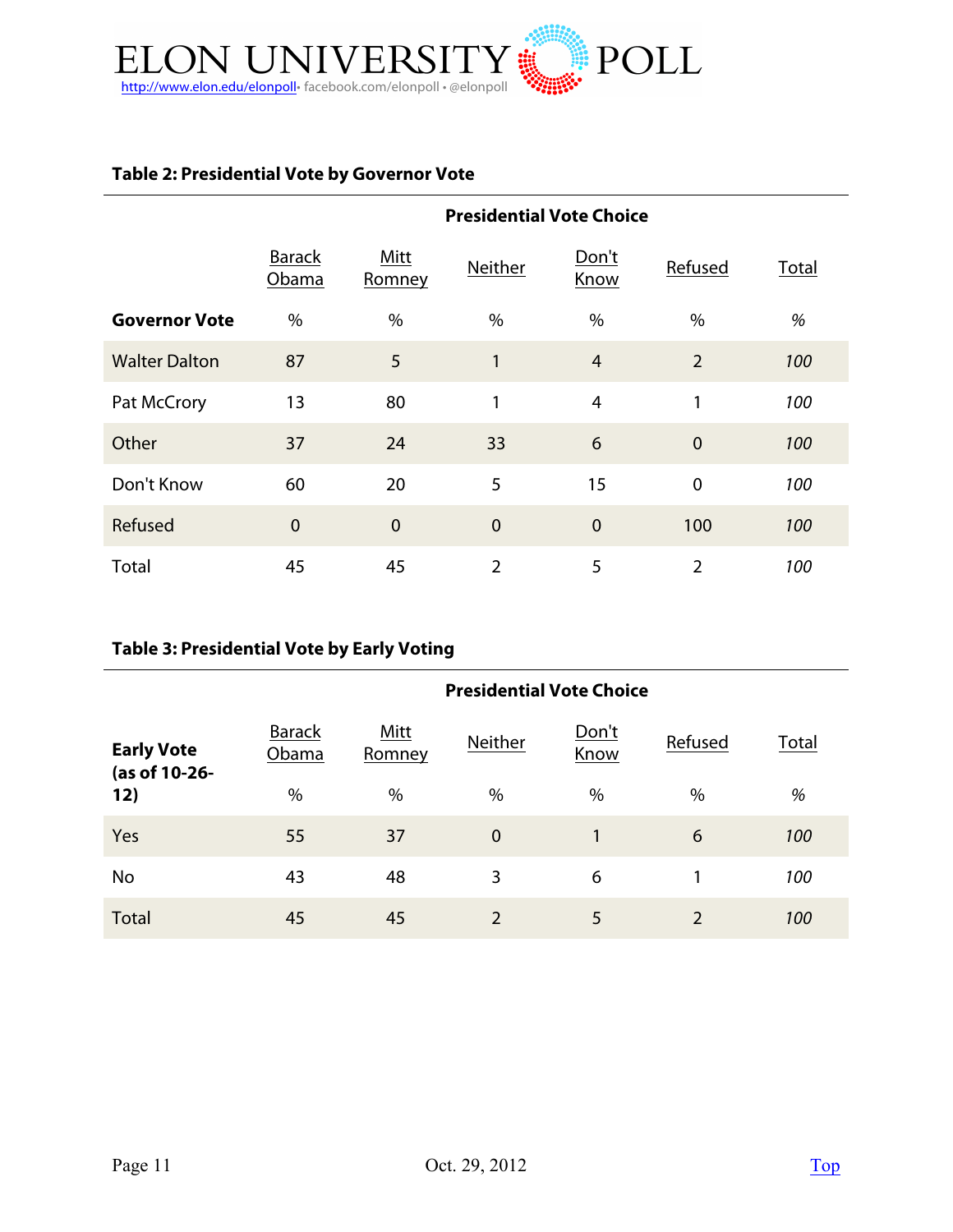

## **Table 4: Presidential Vote by Age**

|                     | <b>Presidential Vote Choice</b> |                    |                |                |                |              |  |  |
|---------------------|---------------------------------|--------------------|----------------|----------------|----------------|--------------|--|--|
|                     | Barack Obama                    | <b>Mitt Romney</b> | <b>Neither</b> | Don't Know     | Refused        | <b>Total</b> |  |  |
| <b>Age Category</b> | $\%$                            | $\%$               | $\%$           | $\%$           | $\%$           | %            |  |  |
| $18 - 30$           | 56                              | 30                 | 3              | 8              | $\overline{2}$ | 100          |  |  |
| $31 - 40$           | 50                              | 42                 | 3              | $\overline{3}$ | $\overline{2}$ | 100          |  |  |
| $41 - 50$           | 39                              | 51                 | $\overline{2}$ | $\overline{7}$ | $\overline{0}$ | 100          |  |  |
| $51 - 65$           | 40                              | 53                 | 1              | 3              | $\overline{2}$ | 100          |  |  |
| $65+$               | 43                              | 51                 | $\overline{2}$ | 2              | $\overline{2}$ | 100          |  |  |
| Total               | 45                              | 46                 | $\overline{2}$ | 5              | $\overline{2}$ | 100          |  |  |

## **Table 5: Presidential Vote by Income**

|                      | <b>Presidential Vote Choice</b> |                |                |                |                |       |
|----------------------|---------------------------------|----------------|----------------|----------------|----------------|-------|
|                      | <b>Barack</b><br>Obama          | Mitt<br>Romney | Neither        | Don't<br>Know  | Refused        | Total |
| <b>Income</b>        | $\%$                            | $\%$           | $\%$           | $\%$           | %              | %     |
| Less than \$25,000   | 60                              | 30             | 3              | 6              | 1              | 100   |
| \$25,000 to \$50,000 | 51                              | 41             | 3              | 3              | 1              | 100   |
| \$50,000 to \$75,000 | 47                              | 48             | $\overline{0}$ | 3              | 3              | 100   |
| More than \$75,000   | 38                              | 55             | 1              | $\overline{4}$ | $\overline{2}$ | 100   |
| Don't Know           | 45                              | 35             | $\overline{0}$ | 20             | $\mathbf 0$    | 100   |
| Refused              | 28                              | 47             | 6              | 9              | 10             | 100   |
| <b>Total</b>         | 45                              | 45             | $\overline{2}$ | 5              | $\overline{2}$ | 100   |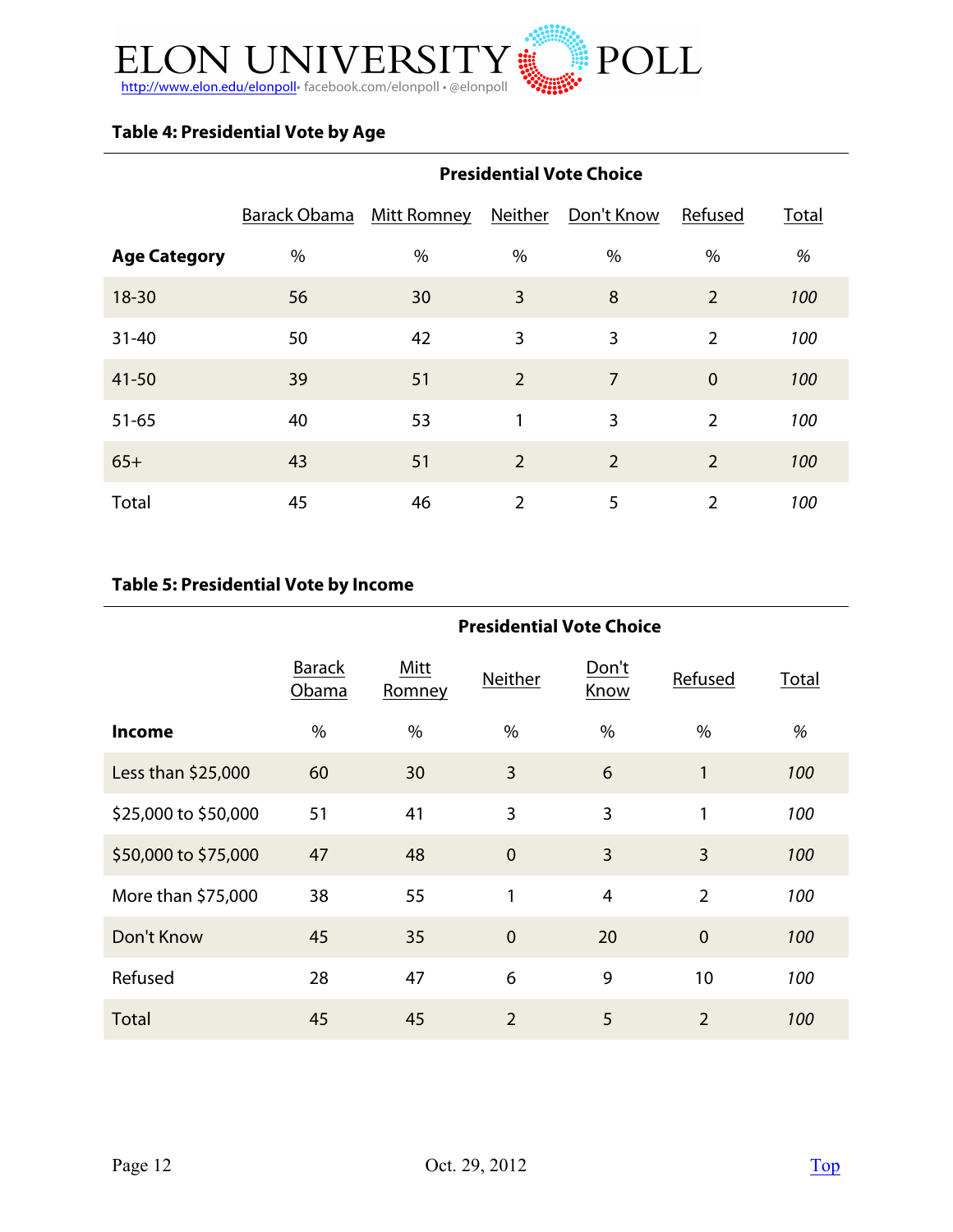

## **Table 6: Presidential Vote by Gender**

|               | <b>Presidential Vote Choice</b> |                       |         |            |               |       |  |  |  |
|---------------|---------------------------------|-----------------------|---------|------------|---------------|-------|--|--|--|
|               | <b>Barack</b><br>Obama          | <b>Mitt</b><br>Romney | Neither | Don't Know | Refused       | Total |  |  |  |
| <b>Gender</b> | $\%$                            | %                     | %       | %          | %             | %     |  |  |  |
| Male          | 39                              | 51                    | 3       | 5          | 2             | 100   |  |  |  |
| Female        | 51                              | 40                    |         | 5          | 2             | 100   |  |  |  |
| <b>Total</b>  | 45                              | 45                    | 2       | 5          | $\mathcal{P}$ | 100   |  |  |  |

## **Table 7: Presidential Vote by Education**

|                                      | <b>Presidential Vote Choice</b> |                |                |                |                |       |  |
|--------------------------------------|---------------------------------|----------------|----------------|----------------|----------------|-------|--|
|                                      | <b>Barack</b><br>Obama          | Mitt<br>Romney | Neither        | Don't<br>Know  | Refused        | Total |  |
| <b>Education</b>                     | $\%$                            | $\%$           | $\%$           | $\%$           | $\%$           | %     |  |
| Less than HS                         | 54                              | 36             | $\mathbf 0$    | $\overline{4}$ | 6              | 100   |  |
| High School / GED                    | 46                              | 44             | $\overline{2}$ | 5              | $\overline{2}$ | 100   |  |
| Some College/AA/<br><b>Technical</b> | 41                              | 48             | $\overline{2}$ | 8              | 1              | 100   |  |
| College Graduate                     | 45                              | 49             | 1              | 3              | $\overline{2}$ | 100   |  |
| <b>Graduate School</b>               | 51                              | 37             | 5              | $\overline{4}$ | 3              | 100   |  |
| Don't Know                           | 62                              | $\overline{0}$ | $\mathbf 0$    | $\mathbf 0$    | 38             | 100   |  |
| Refused                              | 73                              | $\mathbf 0$    | $\mathbf 0$    | 27             | $\mathbf 0$    | 100   |  |
| Total                                | 45                              | 45             | $\overline{2}$ | 5              | $\overline{2}$ | 100   |  |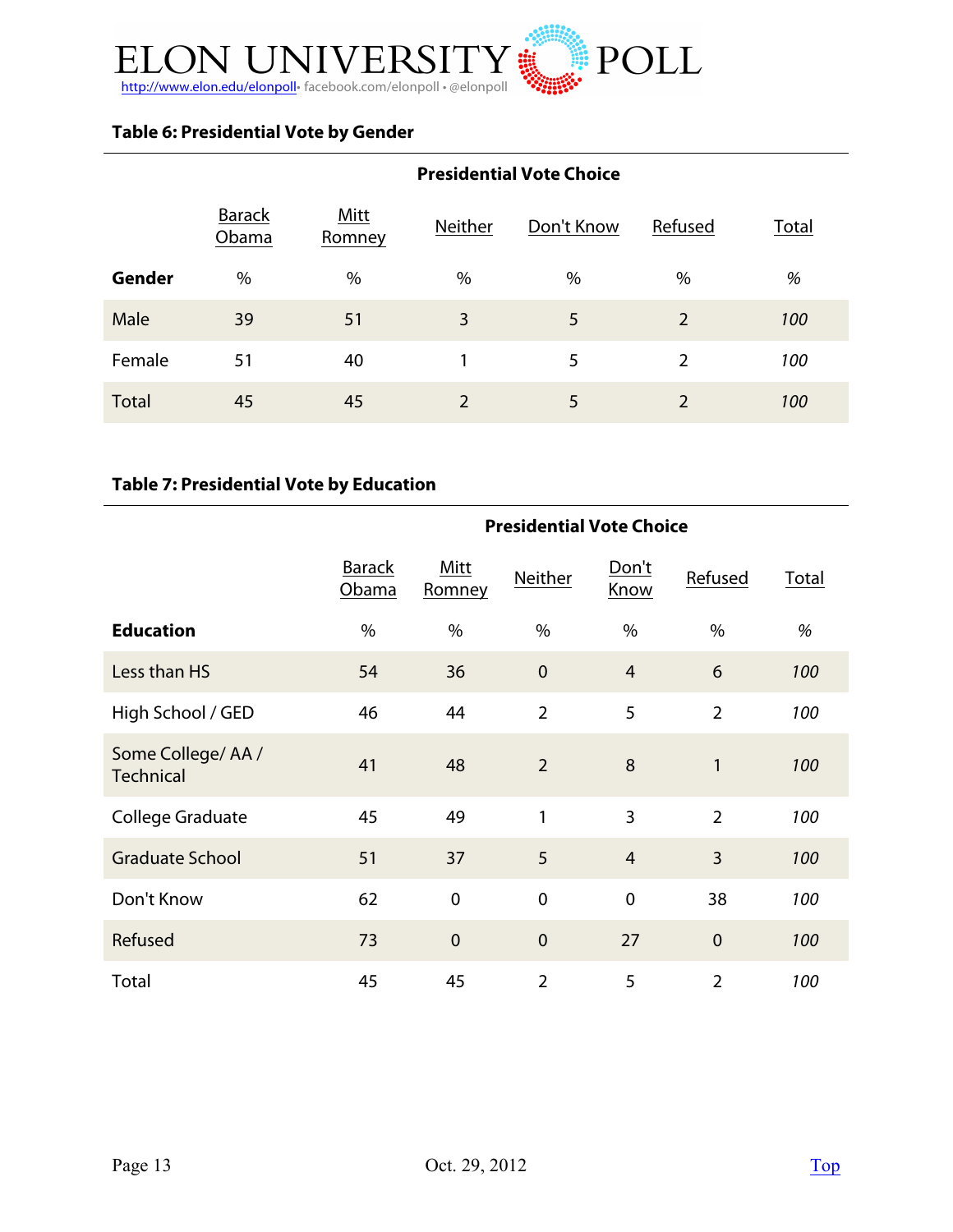

## **Table 8: Presidential Vote by Race**

|              | <b>Presidential Vote Choice</b> |                |                |                |                |              |  |  |  |
|--------------|---------------------------------|----------------|----------------|----------------|----------------|--------------|--|--|--|
| Race         | <b>Barack</b><br>Obama          | Mitt<br>Romney | Neither        | Don't Know     | Refused        | <b>Total</b> |  |  |  |
|              | $\%$                            | %              | $\%$           | $\%$           | $\%$           | %            |  |  |  |
| White        | 33                              | 59             | $\overline{2}$ | 5              | 1              | 100          |  |  |  |
| <b>Black</b> | 88                              | $\overline{2}$ | $\mathbf 0$    | $\overline{4}$ | 5              | 100          |  |  |  |
| Other        | 47                              | 33             | 7              | $\overline{7}$ | 5              | 100          |  |  |  |
| Total        | 45                              | 45             | 2              | 5              | $\overline{2}$ | 100          |  |  |  |

# **Table 9: Presidential Vote by Church Attendance**

|                          | <b>Barack</b><br>Obama | Mitt<br>Romney | Neither        | Don't<br>Know  | Refused        | Total |
|--------------------------|------------------------|----------------|----------------|----------------|----------------|-------|
| <b>Church Attendance</b> | $\%$                   | $\%$           | $\%$           | $\%$           | $\%$           | %     |
| <b>Never</b>             | 58                     | 29             | $\overline{4}$ | $\overline{7}$ | $\overline{2}$ | 100   |
| A few times a year       | 52                     | 41             | 1              | 6              | $\mathbf 0$    | 100   |
| Once or twice a<br>month | 44                     | 47             | 3              | $\overline{2}$ | 3              | 100   |
| Almost every week        | 34                     | 58             | 1              | $\overline{4}$ | 3              | 100   |
| Every week               | 40                     | 52             | 1              | 6              | $\overline{2}$ | 100   |
| Don't Know               | 46                     | 54             | $\mathbf 0$    | $\mathbf 0$    | $\mathbf 0$    | 100   |
| Refused                  | $\mathbf 0$            | 27             | $\mathbf 0$    | $\mathbf 0$    | 73             | 100   |
| Total                    | 45                     | 45             | $\overline{2}$ | 5              | $\overline{2}$ | 100   |

#### **Presidential Vote Choice**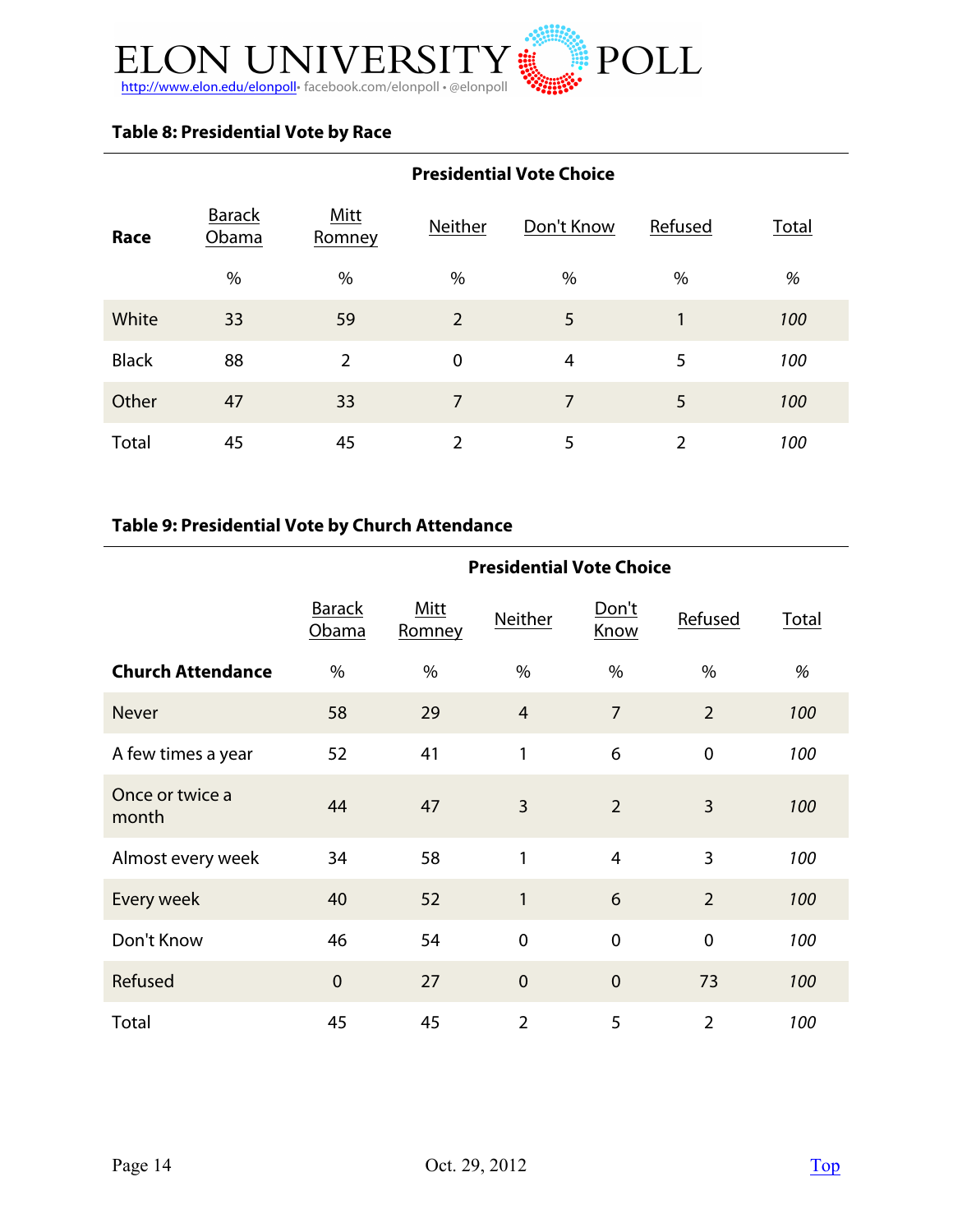

## **Table 10: Presidential Vote by Religion**

|                         | <b>Barack</b><br>Obama | <b>Mitt</b><br>Romney | Neither        | Don't<br>Know  | Refused        | Total |
|-------------------------|------------------------|-----------------------|----------------|----------------|----------------|-------|
| <b>Religion</b>         | $\%$                   | $\%$                  | $\%$           | $\%$           | $\%$           | $\%$  |
| Born-Again<br>Christian | 37                     | 55                    | $\overline{2}$ | $\overline{4}$ | 3              | 100   |
| <b>Other Christian</b>  | 47                     | 43                    | $\overline{2}$ | 6              | $\overline{2}$ | 100   |
| Catholic                | 34                     | 61                    | 1              | $\overline{4}$ | $\mathbf 0$    | 100   |
| Not Religious           | 69                     | 22                    | $\mathbf{1}$   | $\overline{7}$ | $\mathbf{1}$   | 100   |
| Other                   | 73                     | 15                    | $\overline{4}$ | 8              | $\mathbf 0$    | 100   |
| Don't Know              | 57                     | 30                    | $\overline{0}$ | 13             | $\mathbf 0$    | 100   |
| Refused                 | 41                     | 12                    | 8              | 11             | 28             | 100   |
| Total                   | 45                     | 45                    | $\overline{2}$ | 5              | $\overline{2}$ | 100   |

## **Presidential Vote Choice**

## **Table 11: Presidential Vote by Area of Origin**

|                               | <b>Presidential Vote Choice</b> |                |                |                |         |       |  |  |  |
|-------------------------------|---------------------------------|----------------|----------------|----------------|---------|-------|--|--|--|
|                               | <b>Barack</b><br>Obama          | Mitt<br>Romney | Neither        | Don't<br>Know  | Refused | Total |  |  |  |
| <b>Area of Origin</b>         | $\%$                            | %              | $\%$           | $\%$           | %       | %     |  |  |  |
| Non-Southern<br><b>Native</b> | 48                              | 43             | 3              | 5 <sup>5</sup> | 1       | 100   |  |  |  |
| <b>NC Native</b>              | 45                              | 45             | 1              | 6              | 3       | 100   |  |  |  |
| <b>Southern Native</b>        | 41                              | 51             | $\overline{4}$ | 3              | 1       | 100   |  |  |  |
| Total                         | 45                              | 45             | $\overline{2}$ | 5              | 2       | 100   |  |  |  |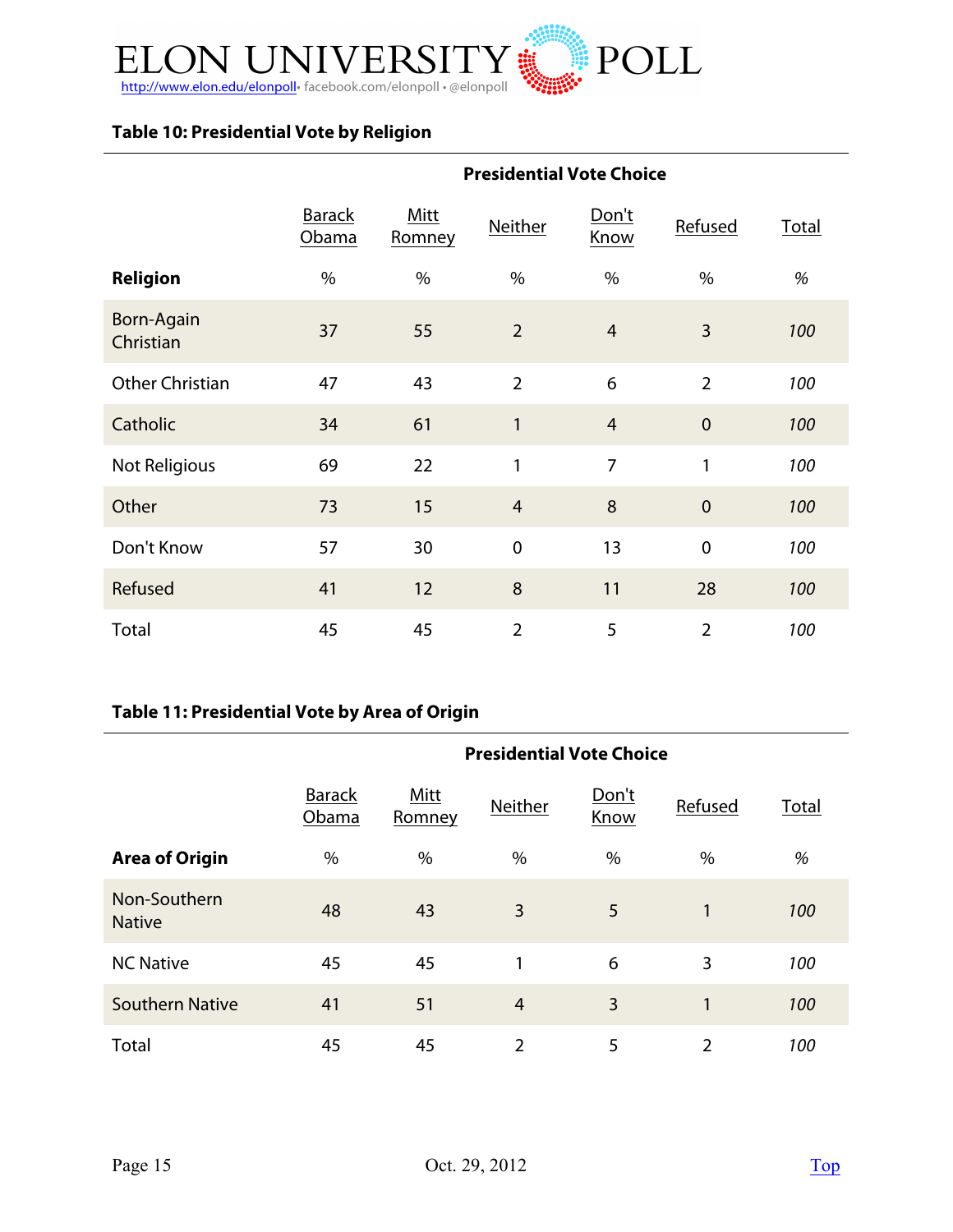

## **Table 12: Presidential Vote by Economic Expectation**

| <b>Economic</b>    | <b>Barack</b><br>Obama | Mitt<br>Romney | Neither        | Don't<br>Know  | Refused        | Total |
|--------------------|------------------------|----------------|----------------|----------------|----------------|-------|
| <b>Expectation</b> | $\%$                   | $\%$           | $\%$           | $\%$           | $\%$           | %     |
| <b>Better</b>      | 64                     | 29             | 1              | $\overline{4}$ | $\overline{2}$ | 100   |
| Worse              | 14                     | 57             | 13             | 11             | 5              | 100   |
| About the same     | 39                     | 50             | $\overline{2}$ | $\overline{7}$ | 1              | 100   |
| Don't know         | 12                     | 83             | 1              | $\overline{2}$ | 1              | 100   |
| Refused            | $\overline{0}$         | 100            | $\overline{0}$ | $\overline{0}$ | $\overline{0}$ | 100   |
| Total              | 45                     | 45             | $\overline{2}$ | 5              | $\overline{2}$ | 100   |

## **Presidential Vote Choice**

## **Table 13: Presidential Vote by Election Excitement**

|                   | <b>Presidential Vote Choice</b> |                |                |                |         |       |  |  |  |
|-------------------|---------------------------------|----------------|----------------|----------------|---------|-------|--|--|--|
| <b>Election</b>   | <b>Barack</b><br>Obama          | Mitt<br>Romney | Neither        | Don't<br>Know  | Refused | Total |  |  |  |
| <b>Excitement</b> | $\%$                            | $\%$           | $\%$           | $\%$           | $\%$    | %     |  |  |  |
| Very excited      | 48                              | 48             | $\overline{0}$ | $\overline{2}$ | 2       | 100   |  |  |  |
| Somewhat excited  | 50                              | 41             | 2              | 4              | 3       | 100   |  |  |  |
| Not that excited  | 35                              | 45             | 6              | 12             | 2       | 100   |  |  |  |
| <b>Total</b>      | 45                              | 45             | 2              | 5              | 2       | 100   |  |  |  |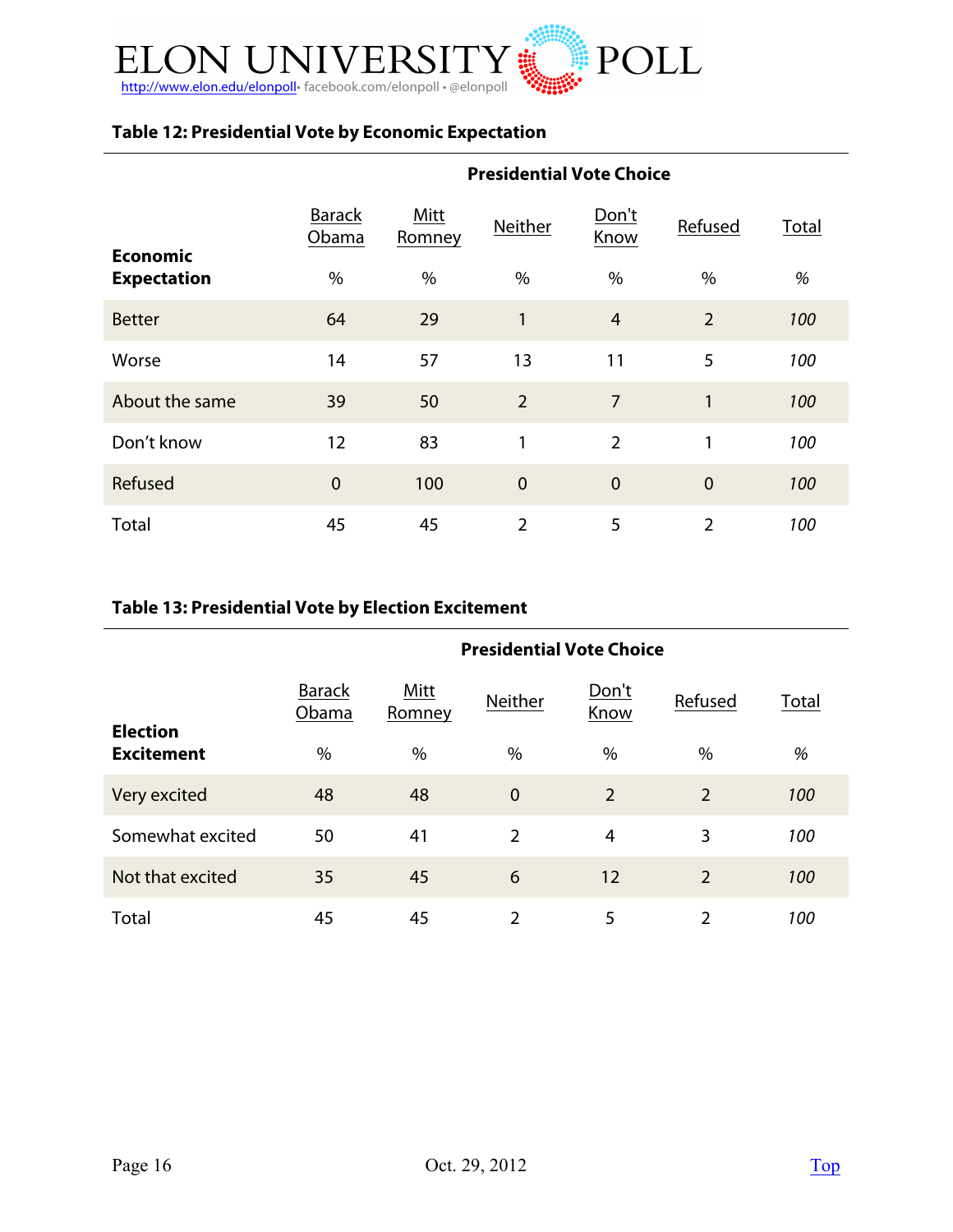

## **Table 14: Presidential Vote by Economy Perception**

| Who would better<br>handle the | <b>Barack</b><br>Obama | Mitt<br>Romney | Neither        | Don't<br>Know  | Refused     | Total          |  |
|--------------------------------|------------------------|----------------|----------------|----------------|-------------|----------------|--|
| economy?                       | $\%$                   | $\%$           | $\%$           | $\%$           | $\%$        | %              |  |
| <b>Barack Obama</b>            | 88                     | $\mathbf 0$    | 20             | 15             | 40          | 42             |  |
| <b>Mitt Romney</b>             | 6                      | 98             | 47             | 50             | 28          | 51             |  |
| <b>Neither</b>                 | $\overline{2}$         | 1              | 24             | 8              | $\mathbf 0$ | $\overline{2}$ |  |
| Don't<br>Know/Undecided        | 4                      | 1              | 9              | 27             | 25          | 4              |  |
| Refused                        | $\overline{0}$         | $\overline{0}$ | $\overline{0}$ | $\overline{0}$ | 6           | $\overline{0}$ |  |
| Total                          | 100                    | 100            | 100            | 100            | 100         | 100            |  |

## **Presidential Vote Choice**

## **Table 15: Presidential Vote by Foreign Relations Perception**

|                                                  | <b>Presidential Vote Choice</b> |                |             |                |                |                |  |
|--------------------------------------------------|---------------------------------|----------------|-------------|----------------|----------------|----------------|--|
| Which candidate would<br>better handle relations | <b>Barack</b><br>Obama          | Mitt<br>Romney | Neither     | Don't<br>Know  | Refused        | Total          |  |
| with other countries?                            | $\%$                            | $\%$           | $\%$        | $\%$           | $\%$           | %              |  |
| <b>Barack Obama</b>                              | 96                              | 8              | 20          | 68             | 51             | 52             |  |
| Mitt Romney                                      | 3                               | 85             | 26          | 17             | 32             | 42             |  |
| <b>Neither</b>                                   | $\overline{0}$                  | $\overline{2}$ | 40          | 1              | $\overline{0}$ | $\overline{2}$ |  |
| Don't Know/Undecided                             | 1                               | 5              | 13          | 14             | 12             | $\overline{4}$ |  |
| Refused                                          | $\mathbf 0$                     | $\mathbf 0$    | $\mathbf 0$ | $\overline{0}$ | 6              | $\mathbf 0$    |  |
| Total                                            | 100                             | 100            | 100         | 100            | 100            | 100            |  |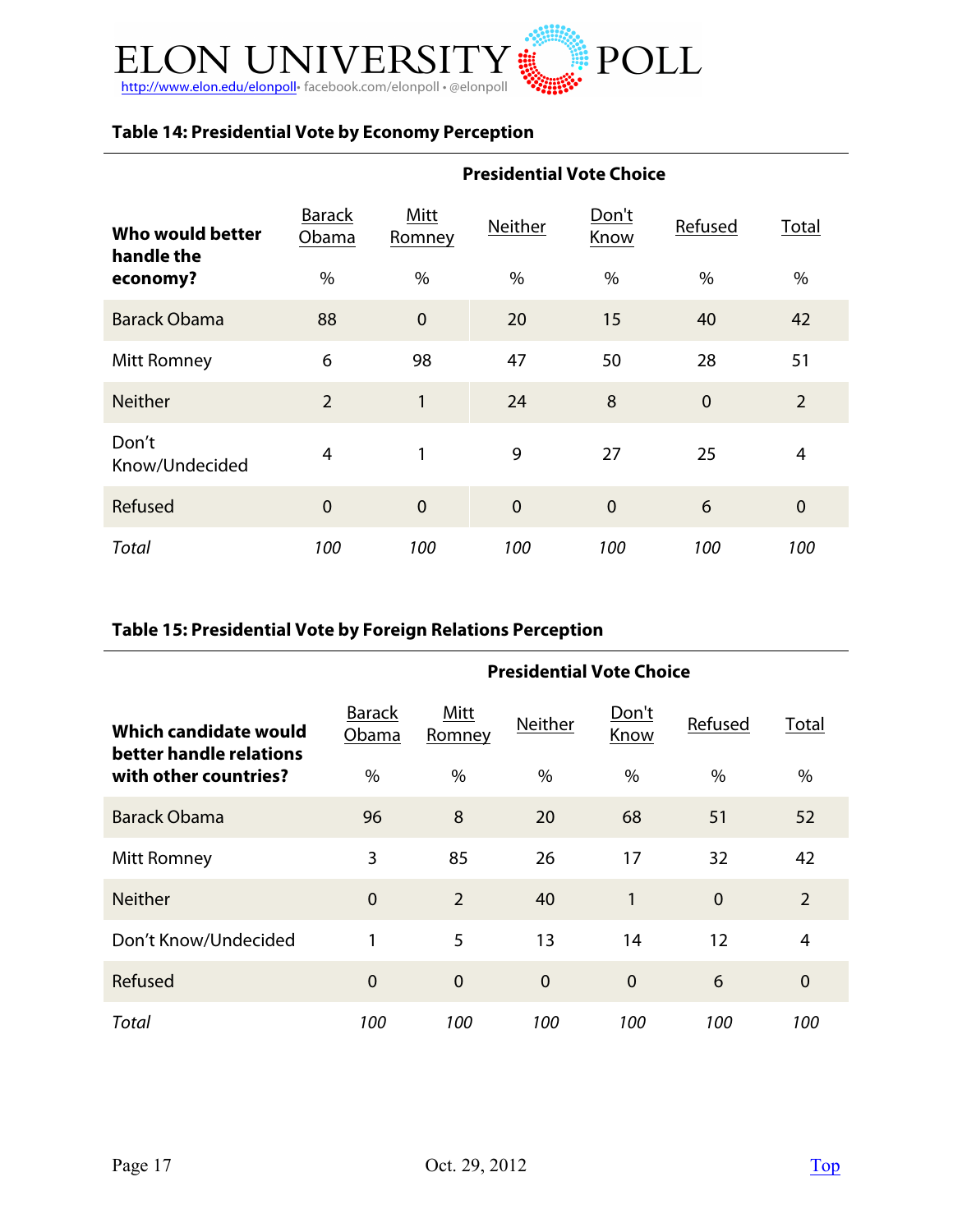

### **Table 16: Presidential Vote by Health Care Perception**

|                                                  | <b>Presidential Vote Choice</b> |                |             |               |                |             |  |  |
|--------------------------------------------------|---------------------------------|----------------|-------------|---------------|----------------|-------------|--|--|
| Which candidate would<br>better handle the issue | <b>Barack</b><br>Obama          | Mitt<br>Romney | Neither     | Don't<br>Know | Refused        | Total       |  |  |
| of health care?                                  | $\%$                            | $\%$           | $\%$        | $\%$          | $\%$           | $\%$        |  |  |
| <b>Barack Obama</b>                              | 95                              | $\overline{7}$ | 13          | 49            | 53             | 50          |  |  |
| Mitt Romney                                      | $\overline{2}$                  | 88             | 30          | 23            | 28             | 43          |  |  |
| <b>Neither</b>                                   | $\overline{2}$                  | 3              | 42          | 10            | $\overline{0}$ | 3           |  |  |
| Don't Know/Undecided                             | 1                               | 3              | 15          | 18            | 13             | 3           |  |  |
| Refused                                          | $\mathbf 0$                     | $\overline{0}$ | $\mathbf 0$ | $\mathbf 0$   | 6              | $\mathbf 0$ |  |  |
| Total                                            | 100                             | 100            | 100         | 100           | 100            | 100         |  |  |

### **Table 17: Presidential Vote by Immigration Perception**

|                                         | <b>Presidential Vote Choice</b> |                |             |                |                |                |  |
|-----------------------------------------|---------------------------------|----------------|-------------|----------------|----------------|----------------|--|
| Who would better<br>handle the issue of | <b>Barack</b><br>Obama          | Mitt<br>Romney | Neither     | Don't<br>Know  | Refused        | Total          |  |
| immigration?                            | $\%$                            | $\%$           | $\%$        | $\%$           | $\%$           | $\%$           |  |
| <b>Barack Obama</b>                     | 89                              | 6              | 28          | 41             | 39             | 47             |  |
| Mitt Romney                             | 6                               | 87             | 39          | 32             | 32             | 45             |  |
| <b>Neither</b>                          | 1                               | $\overline{2}$ | 28          | $\overline{0}$ | $\overline{2}$ | $\overline{2}$ |  |
| Don't Know/Undecided                    | $\overline{4}$                  | 5              | 5           | 27             | 21             | 6              |  |
| Refused                                 | $\mathbf 0$                     | $\mathbf 0$    | $\mathbf 0$ | $\mathbf 0$    | 6              | $\mathbf 0$    |  |
| Total                                   | 100                             | 100            | 100         | 100            | 100            | 100            |  |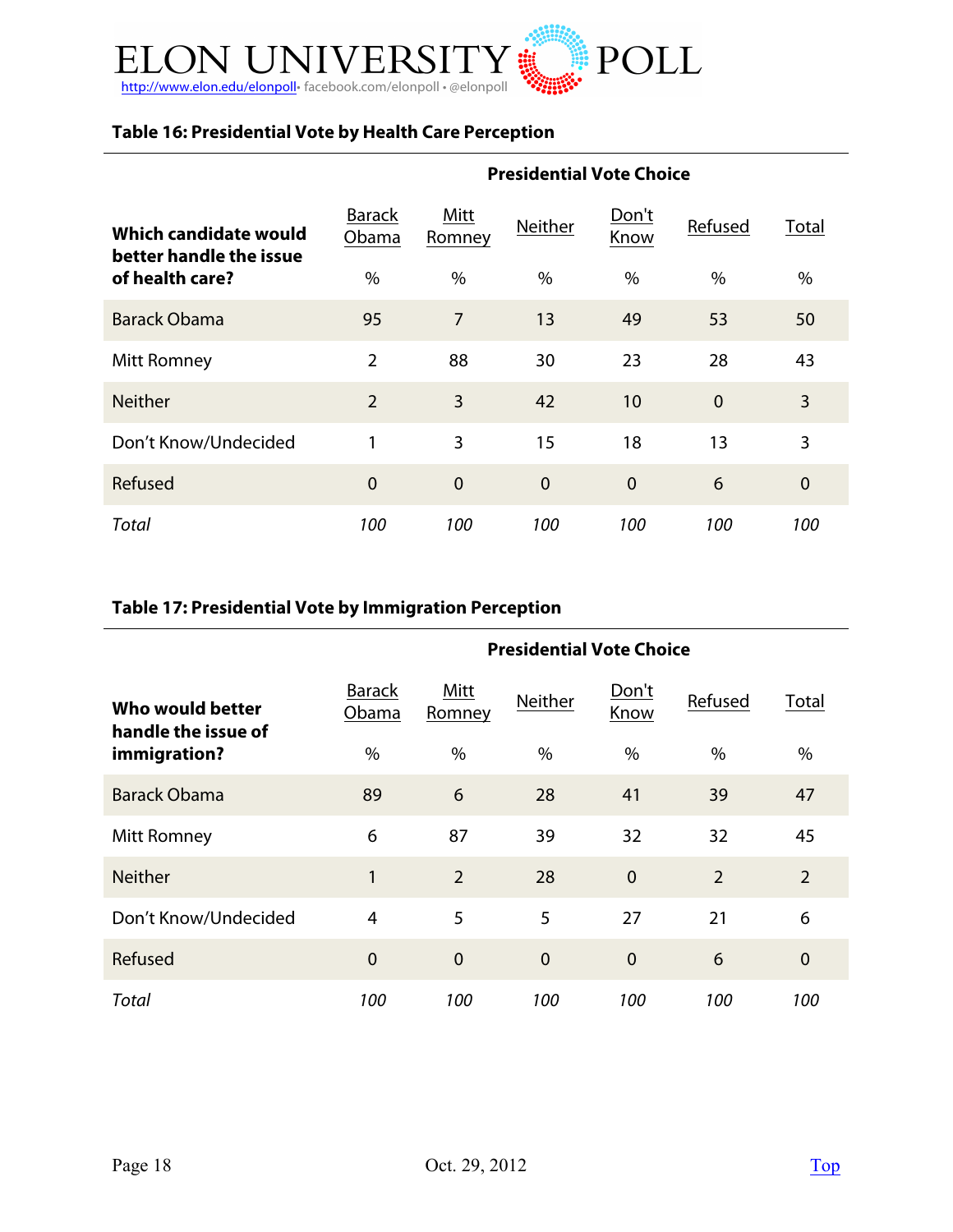

## **Table 18: Presidential Vote by National Security Perception**

| Who would better<br>handle national<br>security? | <b>Barack</b><br>Obama<br>$\%$ | Mitt<br>Romney<br>$\%$ | Neither<br>$\%$ | Don't<br>Know<br>$\%$ | Refused<br>$\%$ | Total<br>%     |
|--------------------------------------------------|--------------------------------|------------------------|-----------------|-----------------------|-----------------|----------------|
| <b>Barack Obama</b>                              | 92                             | $\overline{4}$         | 36              | 43                    | 35              | 47             |
| Mitt Romney                                      | 4                              | 90                     | 29              | 41                    | 28              | 46             |
| <b>Neither</b>                                   | 1                              | 1                      | 35              | $\overline{0}$        | 5               | $\overline{2}$ |
| Don't Know/Undecided                             | 3                              | $\overline{4}$         | $\mathbf 0$     | 16                    | 26              | 5              |
| Refused                                          | $\overline{0}$                 | $\overline{0}$         | $\mathbf 0$     | $\overline{0}$        | 6               | $\mathbf 0$    |
| Total                                            | 100                            | 100                    | 100             | 100                   | 100             | 100            |

## **Presidential Vote Choice**

## **Table 19: Presidential Vote by Values Perception**

|                                                        | <b>Presidential Vote Choice</b> |                |                |               |                |                |
|--------------------------------------------------------|---------------------------------|----------------|----------------|---------------|----------------|----------------|
| Which candidate shares<br>your values more<br>closely? | <b>Barack</b><br>Obama          | Mitt<br>Romney | Neither        | Don't<br>Know | Refused        | Total          |
|                                                        | $\%$                            | $\%$           | $\%$           | $\%$          | $\%$           | $\%$           |
| <b>Barack Obama</b>                                    | 93                              | $\overline{2}$ | 9              | 48            | 39             | 47             |
| Mitt Romney                                            | $\overline{2}$                  | 93             | 21             | 22            | 32             | 45             |
| <b>Neither</b>                                         | $\overline{3}$                  | $\overline{2}$ | 60             | 19            | 3              | $\overline{4}$ |
| <b>Both</b>                                            | 1                               | 1              | $\mathbf 0$    | 1             | $\overline{0}$ | 1              |
| Don't Know/Undecided                                   | 1                               | 1              | 11             | 10            | $\overline{7}$ | $\overline{2}$ |
| Refused                                                | $\overline{0}$                  | $\mathbf 0$    | $\overline{0}$ | $\mathbf 0$   | 19             | $\overline{0}$ |
| <b>Total</b>                                           | 100                             | 100            | 100            | 100           | 100            | 100            |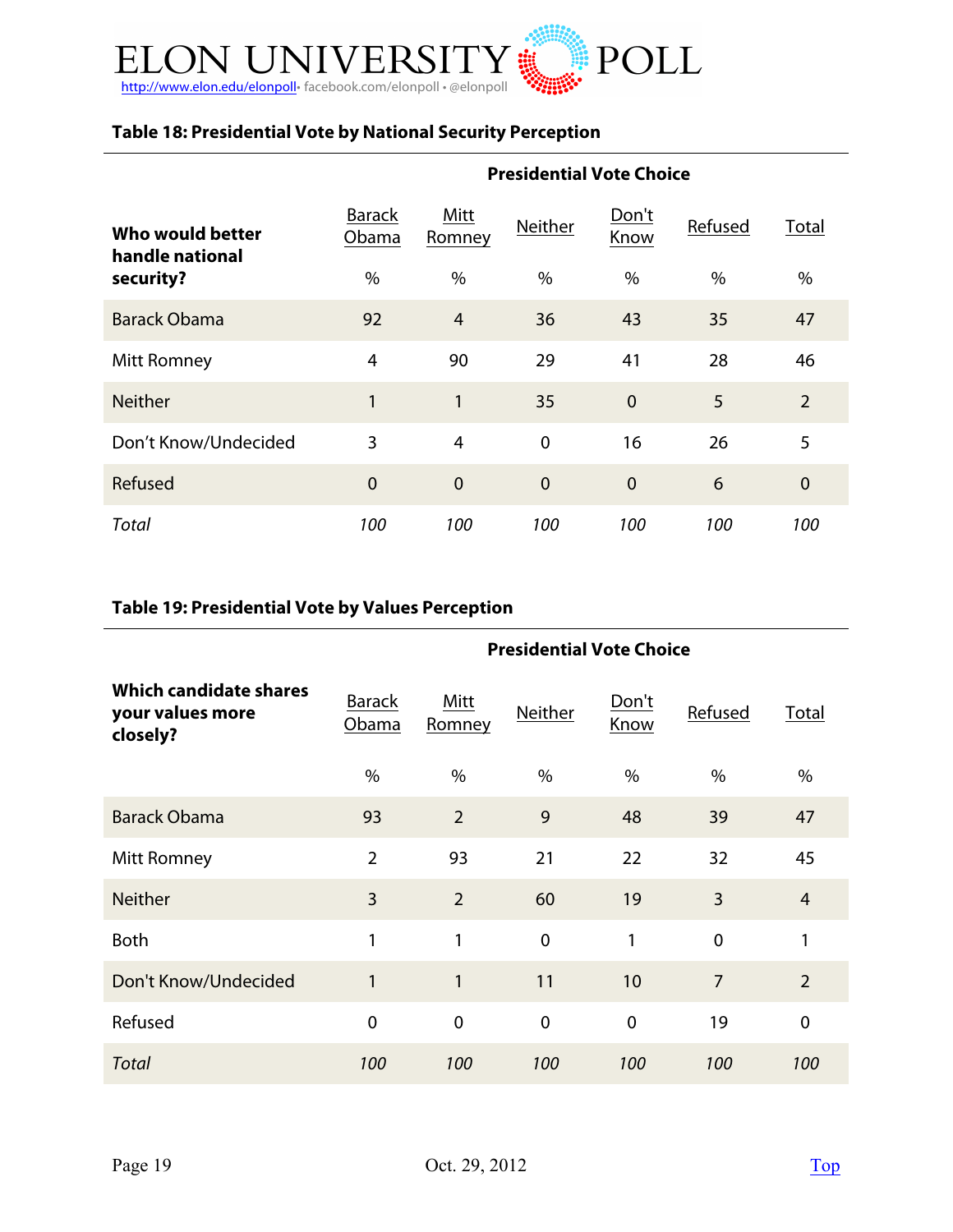

## **Table 20: Presidential Vote by Trustworthiness Perception**

| Which candidate is more<br>honest and trustworthy? | <b>Barack</b><br>Obama<br>% | Mitt<br>Romney<br>$\%$ | Neither<br>$\%$ | Don't<br>Know<br>$\%$ | Refused<br>$\%$ | Total<br>$\%$  |
|----------------------------------------------------|-----------------------------|------------------------|-----------------|-----------------------|-----------------|----------------|
| <b>Barack Obama</b>                                | 92                          | $\mathbf 0$            | 27              | 49                    | 47              | 46             |
| Mitt Romney                                        | 1                           | 80                     | 19              | 14                    | 23              | 38             |
| <b>Neither</b>                                     | 5                           | 11                     | 49              | 18                    | 9               | 9              |
| <b>Both</b>                                        | 1                           | $\overline{4}$         | $\overline{0}$  | 6                     | 3               | 3              |
| Don't Know/Undecided                               | 1                           | 5                      | $\overline{4}$  | 13                    | $\overline{7}$  | $\overline{4}$ |
| Refused                                            | $\overline{0}$              | $\overline{0}$         | $\overline{0}$  | $\mathbf 0$           | 11              | $\mathbf 0$    |
| <b>Total</b>                                       | 100                         | 100                    | 100             | 100                   | 100             | 100            |

## **Presidential Vote Choice**

### **Table 21: Presidential Vote by Clarity of Plan Perception**

|                                                                         | <b>Presidential Vote Choice</b> |                |                |                |                |                |
|-------------------------------------------------------------------------|---------------------------------|----------------|----------------|----------------|----------------|----------------|
| Which candidate has the<br>clearer plan for<br>addressing the country's | <b>Barack</b><br>Obama          | Mitt<br>Romney | Neither        | Don't<br>Know  | Refused        | Total          |
| problems?                                                               | $\%$                            | $\%$           | $\%$           | $\%$           | $\%$           | $\%$           |
| <b>Barack Obama</b>                                                     | 89                              | $\overline{2}$ | 23             | 39             | 39             | 45             |
| Mitt Romney                                                             | $\overline{2}$                  | 86             | 26             | 12             | 21             | 41             |
| <b>Neither</b>                                                          | 6                               | 9              | 46             | 18             | 20             | 9              |
| <b>Both</b>                                                             | 1                               | 1              | $\overline{2}$ | $\overline{4}$ | $\overline{0}$ | 1              |
| Don't Know/Undecided                                                    | 3                               | $\overline{2}$ | $\overline{2}$ | 27             | 13             | $\overline{4}$ |
| Refused                                                                 | $\mathbf 0$                     | $\mathbf 0$    | $\mathbf 0$    | $\mathbf 0$    | 6              | $\mathbf 0$    |
| <b>Total</b>                                                            | <i>100</i>                      | 100            | 100            | 100            | 100            | 100            |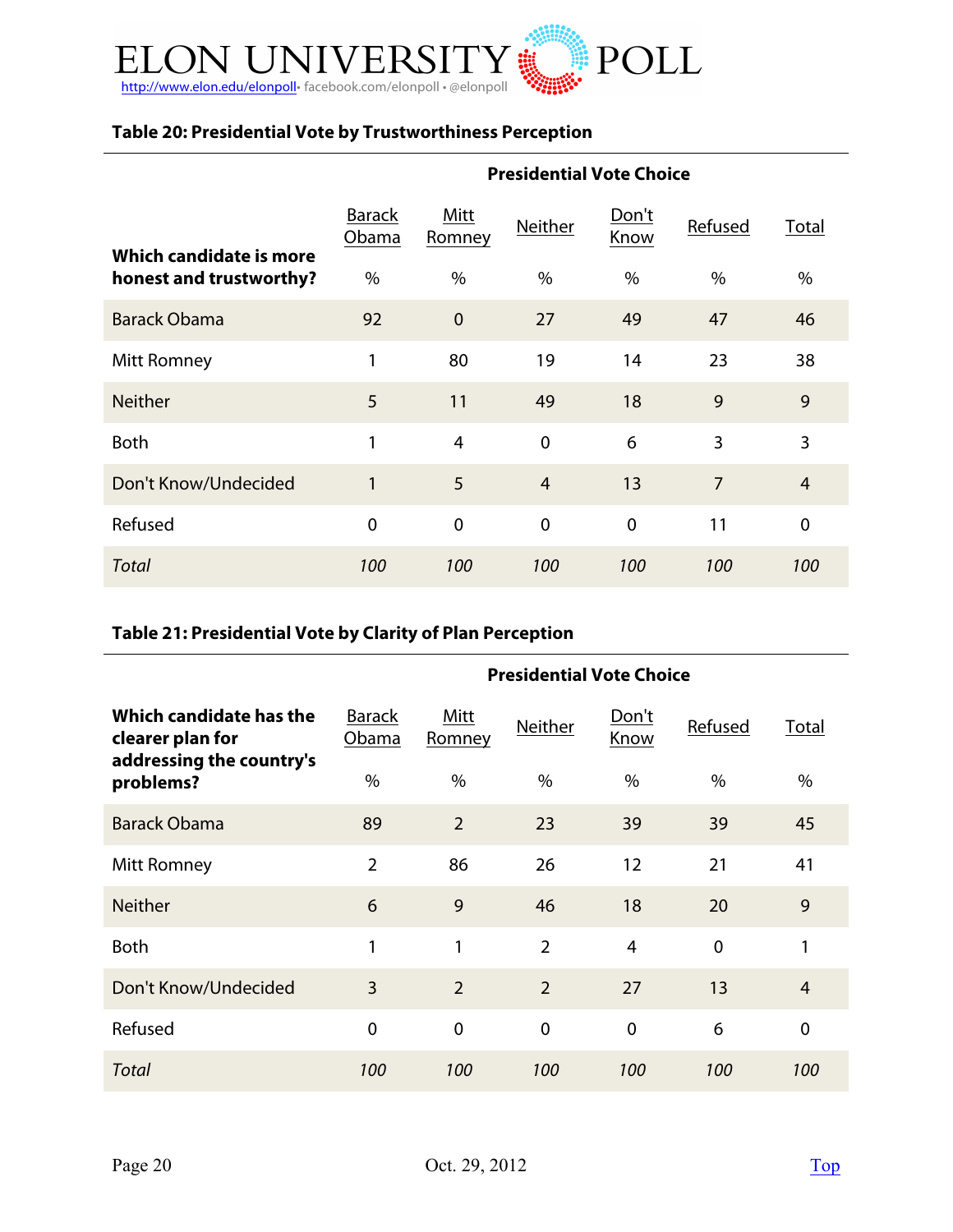

## **Table 22: Presidential Vote by Taxes on Middle Class Perception**

| Which candidate would<br>be more likely to raise<br>taxes on the middle | <b>Barack</b><br>Obama | Mitt<br>Romney | Neither        | Don't<br>Know  | Refused        | Total          |  |
|-------------------------------------------------------------------------|------------------------|----------------|----------------|----------------|----------------|----------------|--|
| class?                                                                  | $\%$                   | $\%$           | %              | $\%$           | $\%$           | %              |  |
| <b>Barack Obama</b>                                                     | 11                     | 67             | 21             | 12             | 34             | 37             |  |
| Mitt Romney                                                             | 80                     | 17             | 54             | 68             | 27             | 49             |  |
| <b>Neither</b>                                                          | $\overline{2}$         | $\overline{4}$ | 9              | 6              | $\overline{0}$ | 3              |  |
| <b>Both</b>                                                             | 4                      | 6              | 16             | $\overline{4}$ | 9              | 5              |  |
| Don't Know/Undecided                                                    | 3                      | 6              | $\overline{0}$ | 10             | 24             | 5              |  |
| Refused                                                                 | $\overline{0}$         | $\overline{0}$ | $\overline{0}$ | $\overline{0}$ | 6              | $\overline{0}$ |  |
| <b>Total</b>                                                            | 100                    | 100            | 100            | 100            | 100            | <i>100</i>     |  |

## **Presidential Vote Choice**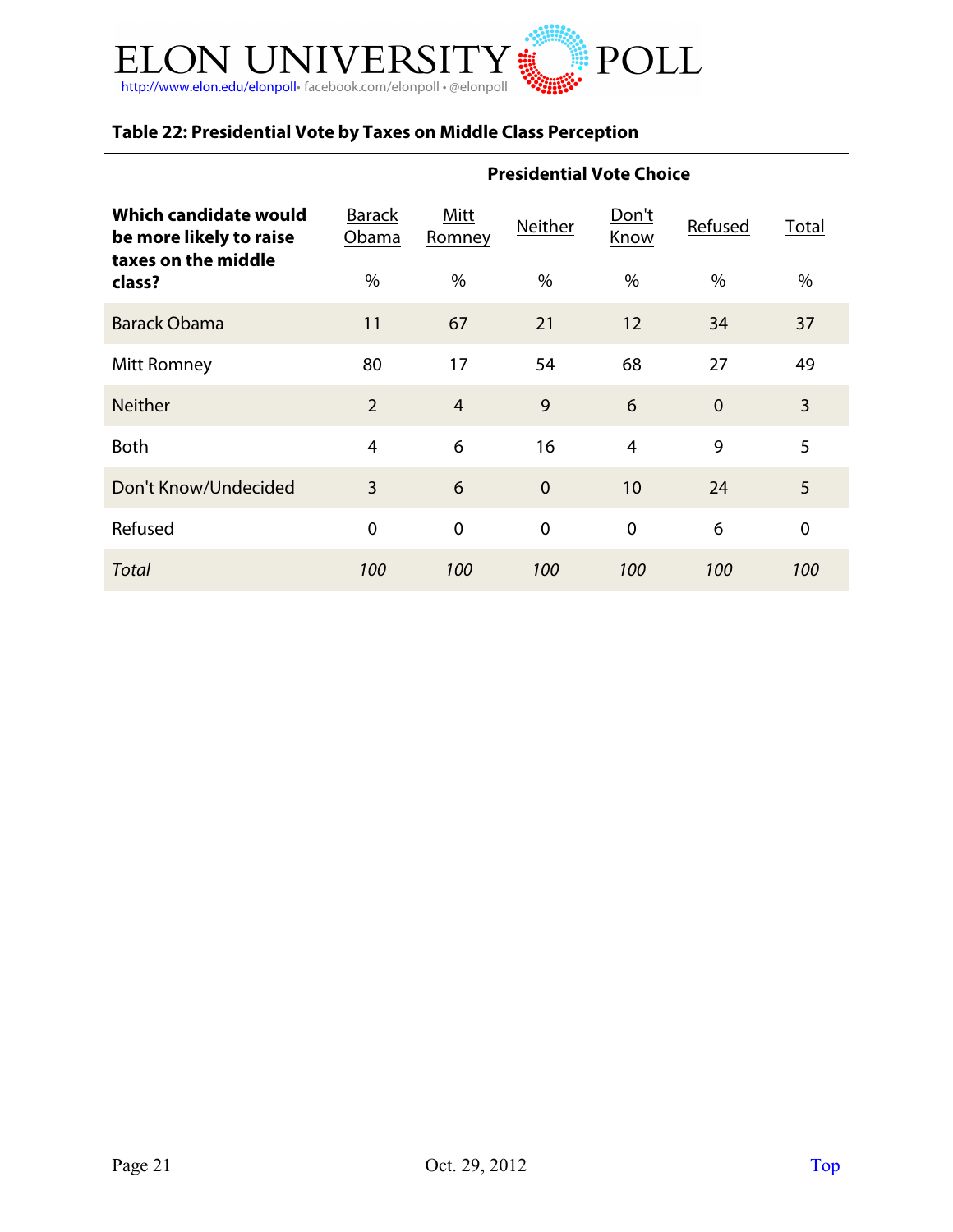

## **Question Wordings and Frequencies for Likely Voters**

NOTE: Frequencies may not equal 100% due to rounding.

#### **Early Voter**

Some people vote early or by absentee ballot, others wait for election day. Have you already voted in this presidential election?

[IF NO, THEN SKIP TO PRESVOTE]

#### **Early Vote For President**

#### **Early Vote for Governor**

Did you vote for the Walter Dalton, the Democrat or Pat McCrory, the Republican?

#### **IF EARLY VOTING equals 1 SKIP TO Candidate Issue Questions**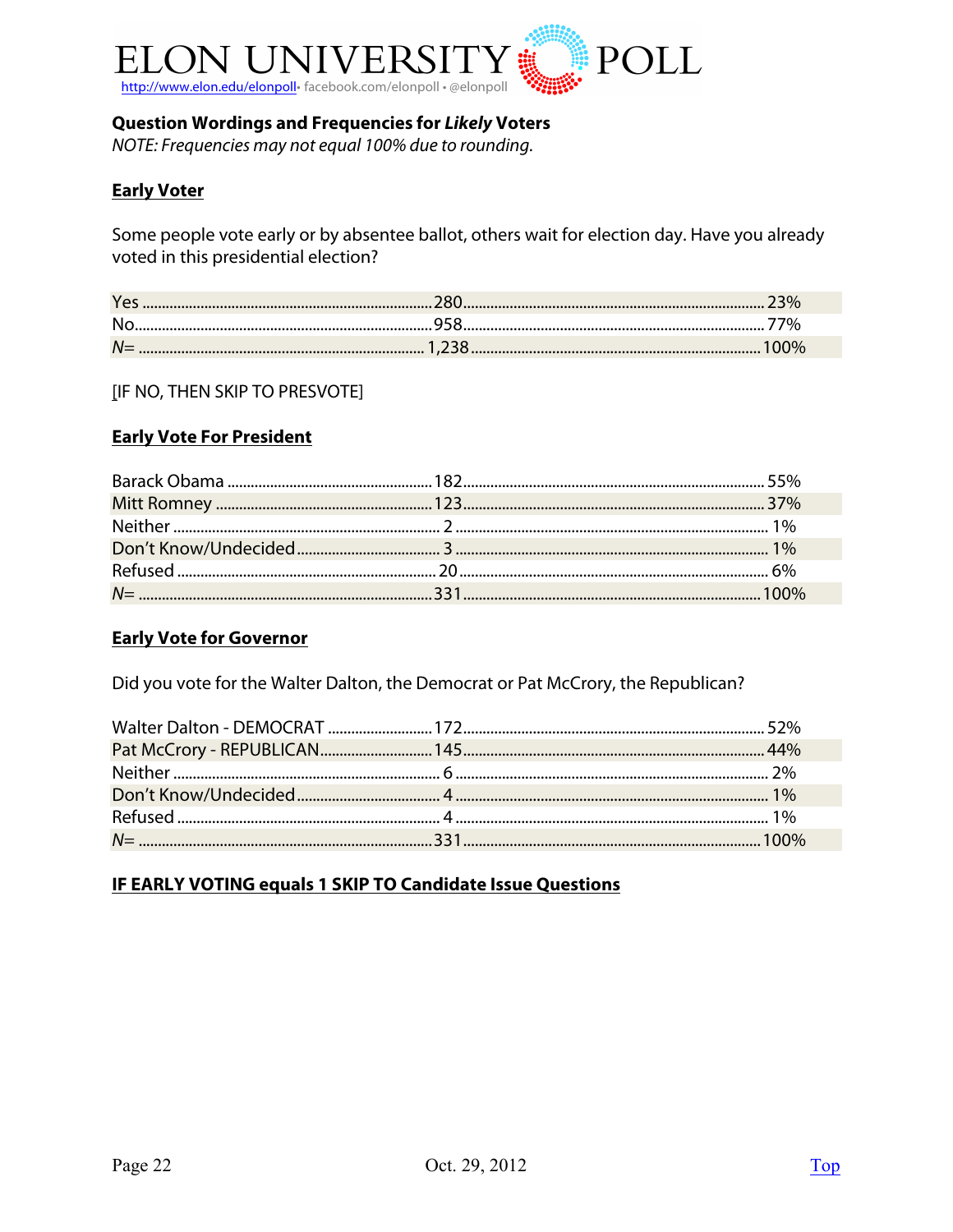

## Presidential Vote Choice<sup>1</sup> (only those who didn't early vote)

If the 2012 presidential election were held today between Barack Obama and Mitt Romney who would you vote for?

### **Presidential Vote Choice - Undecided Probe**

[If Presidential Vote Choice = Undecided] If you had to choose, do you lean more towards Barack Obama or Mitt Romney?

#### **Gubernatorial Vote Choice** (only those who didn't early vote)

If the 2012 election for Governor of North Carolina were held today between Walter Dalton, the Democrat and Pat McCrory, the Republican, who would you vote for?

 $1$  The orders of candidate names are randomized in all candidate questions.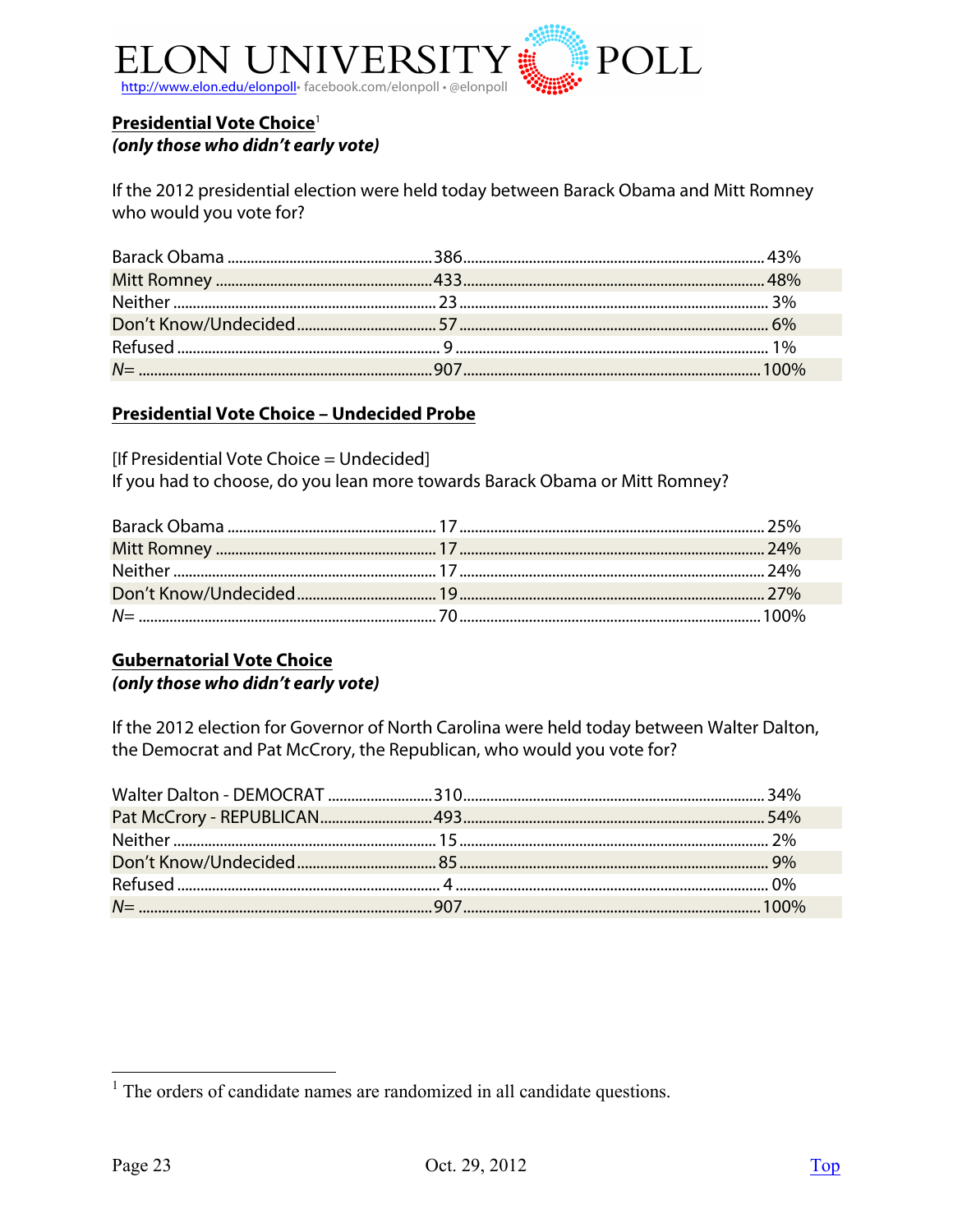

#### **Candidate - Issues Questions**

The next few questions will ask you which presidential candidate would be better in different areas.

Please answer each question by naming either Barack Obama or Mitt Romney.

[NOTE: The order of these questions and candidate names are randomized]

#### Who would better handle the economy?

### Which candidate would better handle relations with other countries?

## Which candidate would better handle the issue of health care?

#### Who would better handle the issue of immigration?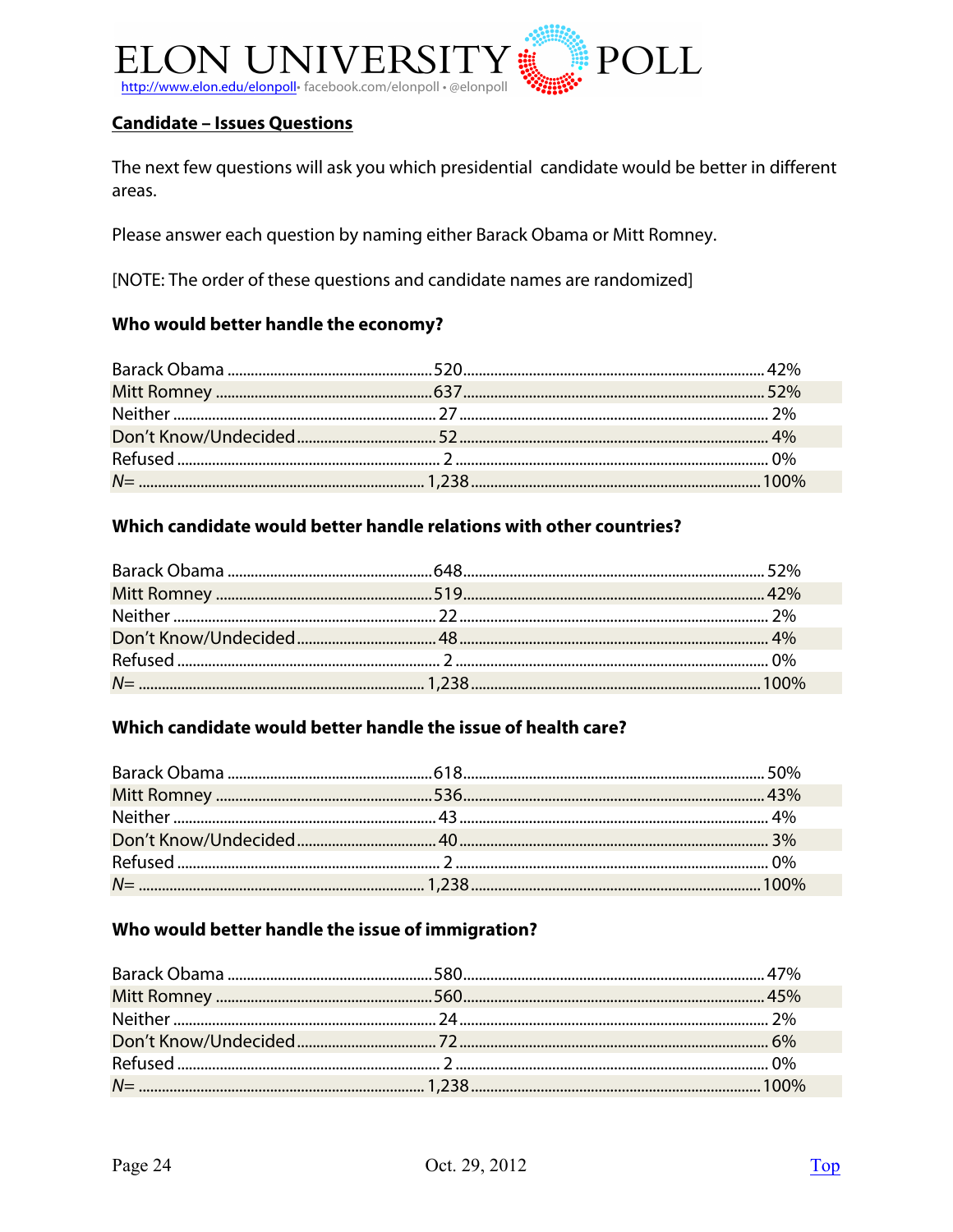

## Who would better handle national security?

#### **Candidate - Characteristics**

#### Which candidate shares your values more closely?

## Which candidate is more honest and trustworthy?

## Which candidate has the clearer plan for addressing the country's problems?

#### Which candidate would be more likely to raise taxes on the middle class?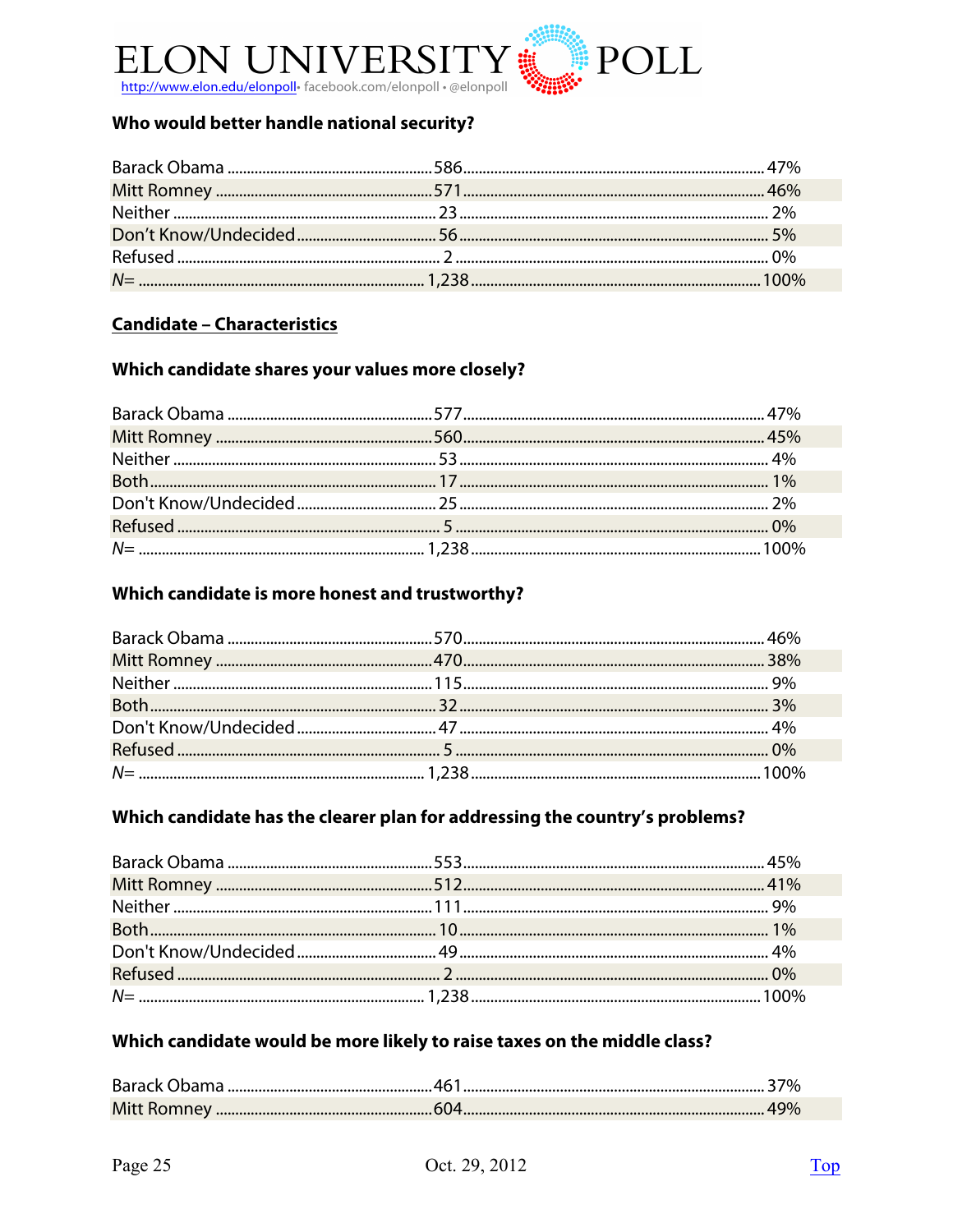

#### **Excitement**

How excited are you about the upcoming presidential election? Are you very excited, somewhat excited, or not that excited?

#### **Prospective Economic Evaluation**

Do you expect the economy to get better, get worse, or stay about the same over the next year?

#### **Taxes**

Do you support or oppose extending the tax cuts for people making over \$250,000?

#### **Right Direction- Wrong Track: Country**

Do you think things in the nation are generally headed in the right direction, or do you feel things are off on the wrong track?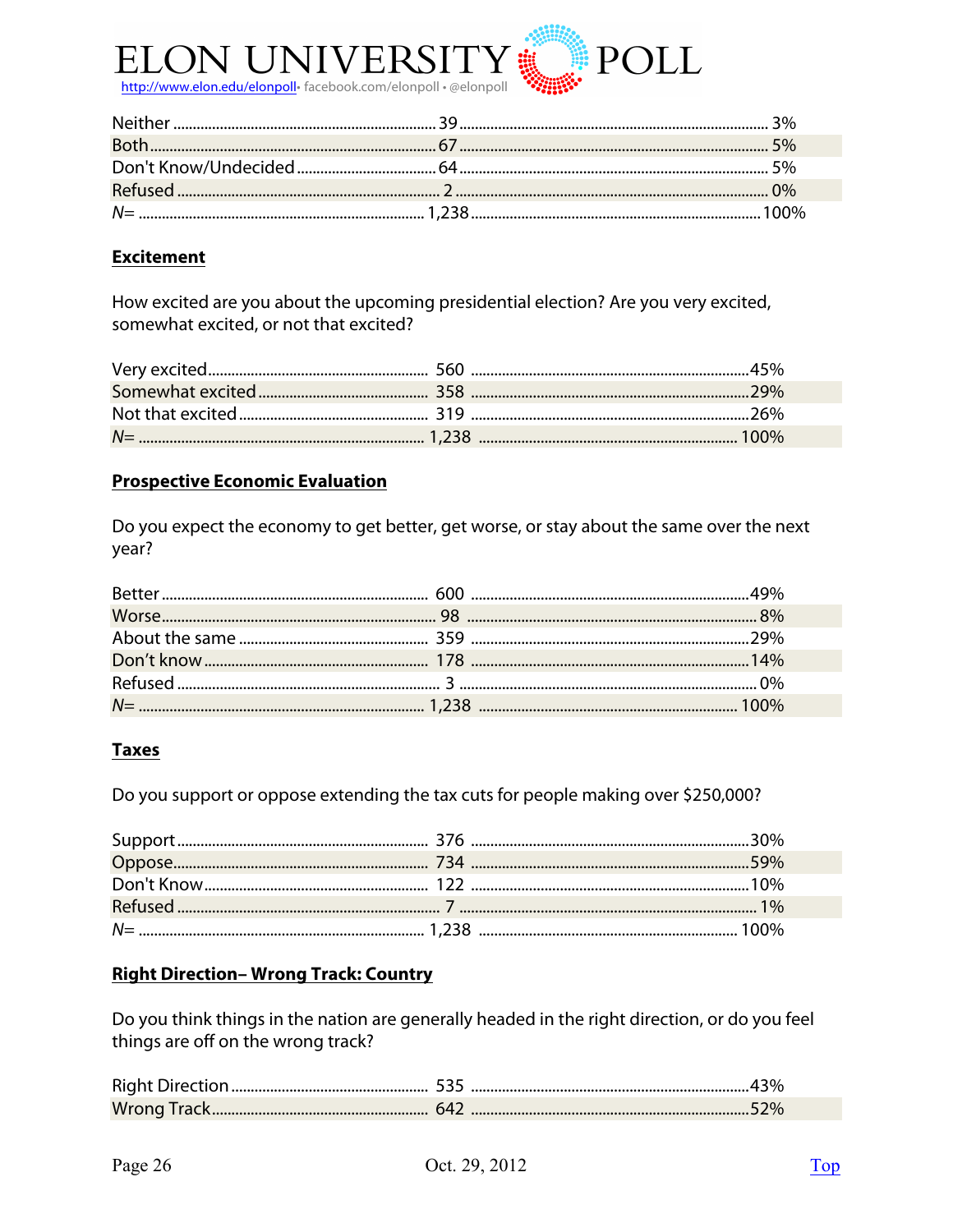

#### **Happiness**

Taken all together, how would you say things are these days [in your life]--would you say that you are very happy, pretty happy, or not too happy?

### **Party ID**

Generally speaking, do you usually think of yourself as a Democrat, Republican, Independent, or something else? (If Party  $ID=1$ ) Would you call yourself a strong Democrat or not a strong Democrat? (If Party  $ID = 2$ ) Would you call yourself a strong Republican or not a strong Republican? (If Party ID = 3, 4, or 8) Do you think of yourself as closer to the Republican Party or Democratic Party?

#### **Education**

How much school have you completed?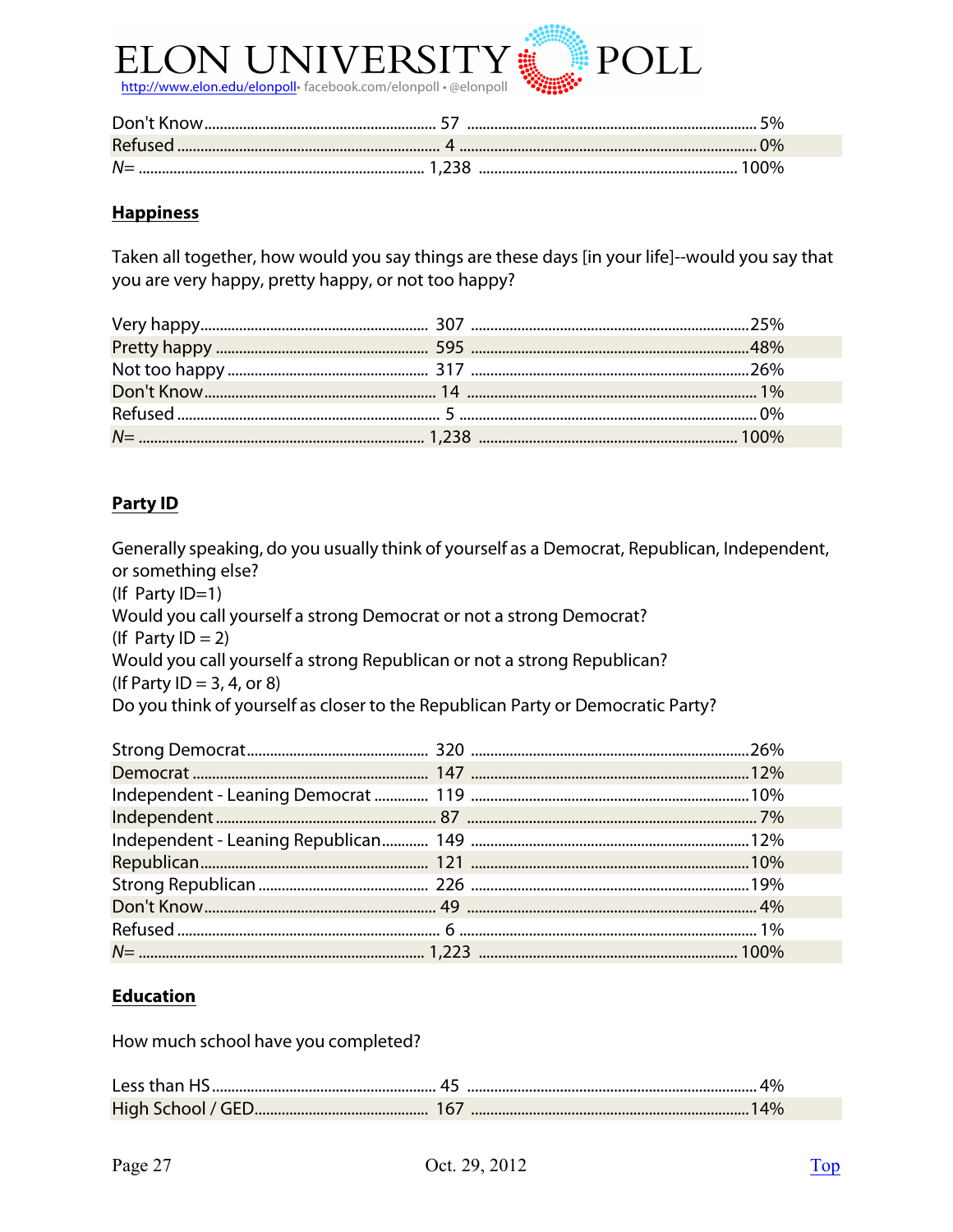

## **Church Attendance**

Lots of things come up that keep people from attending religious services even if they want to. Thinking about your life these days, do you ever attend religious services, apart from occasional weddings, baptisms or funerals?

[If Church Attendance  $=$  YES]

Do you go to religious services every week, almost every week, once or twice a month, a few times a year, or never?

#### Religion

Do you consider yourself Christian, Jewish, Muslim, something else, or not religious?

 $(religion = Christian)$ Do you consider yourself Protestant, Catholic, Mormon, or something else?

(If Christian = Protestant/Something else) Would you call yourself a born-again Christian, that is, have you personally had a conversion

experience related to Jesus Christ?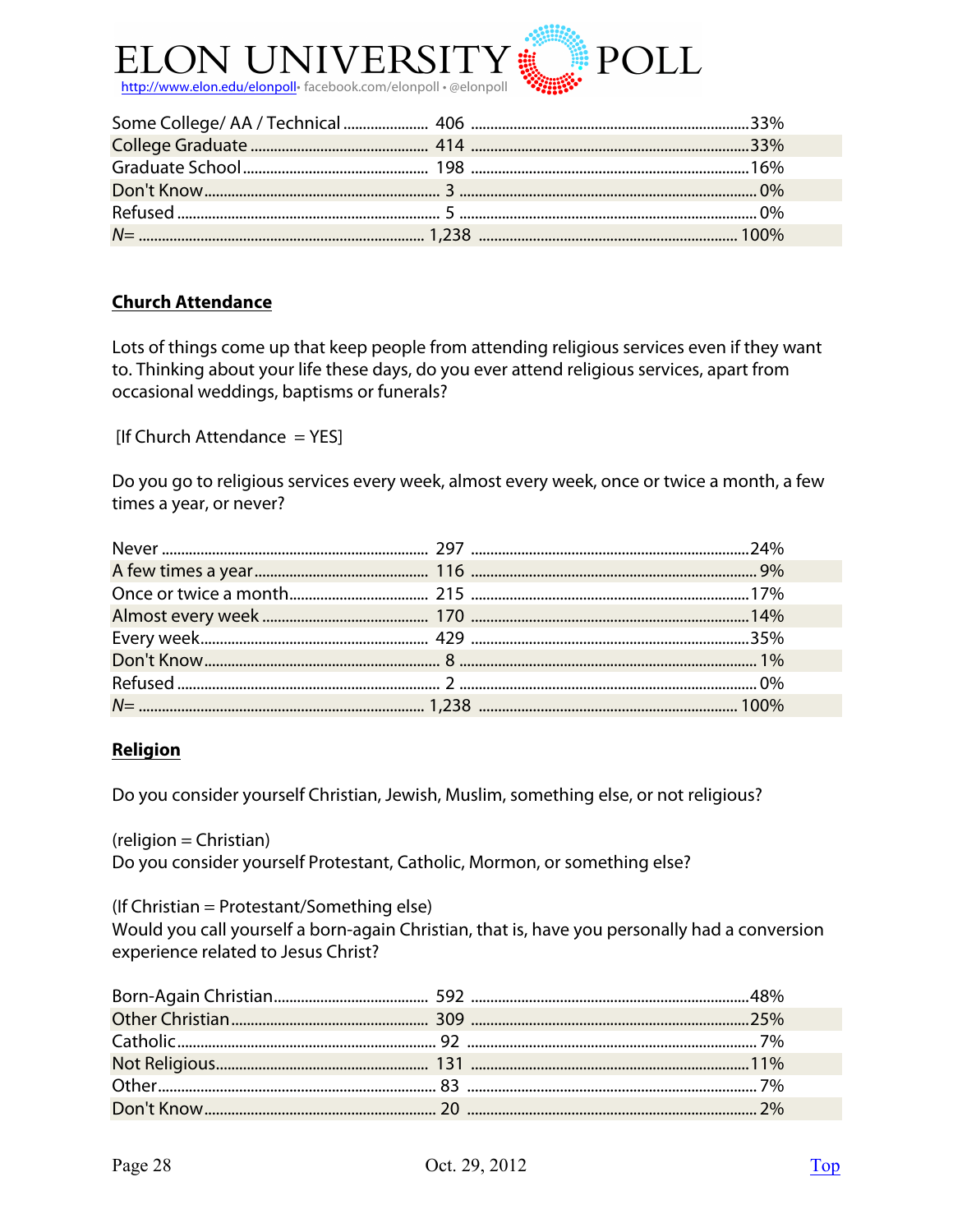

| $N =$ |  |
|-------|--|

#### Income

Is your annual household income more or less than \$50,000? [Read 1<sup>st</sup> 2 responses] (If = Under \$50,000) Is it more or less than \$25,000?  $($ If = Over\$50,000) Is it more or less than \$75,000?

#### **Origin**

Did you grow up in North Carolina? [if growup  $!= 1$ ] Did you grow up in the South?

#### Age

How old are you?

Median: 47 years old

#### Race

For statistical purposes only, could you please tell me your race or ethnic background?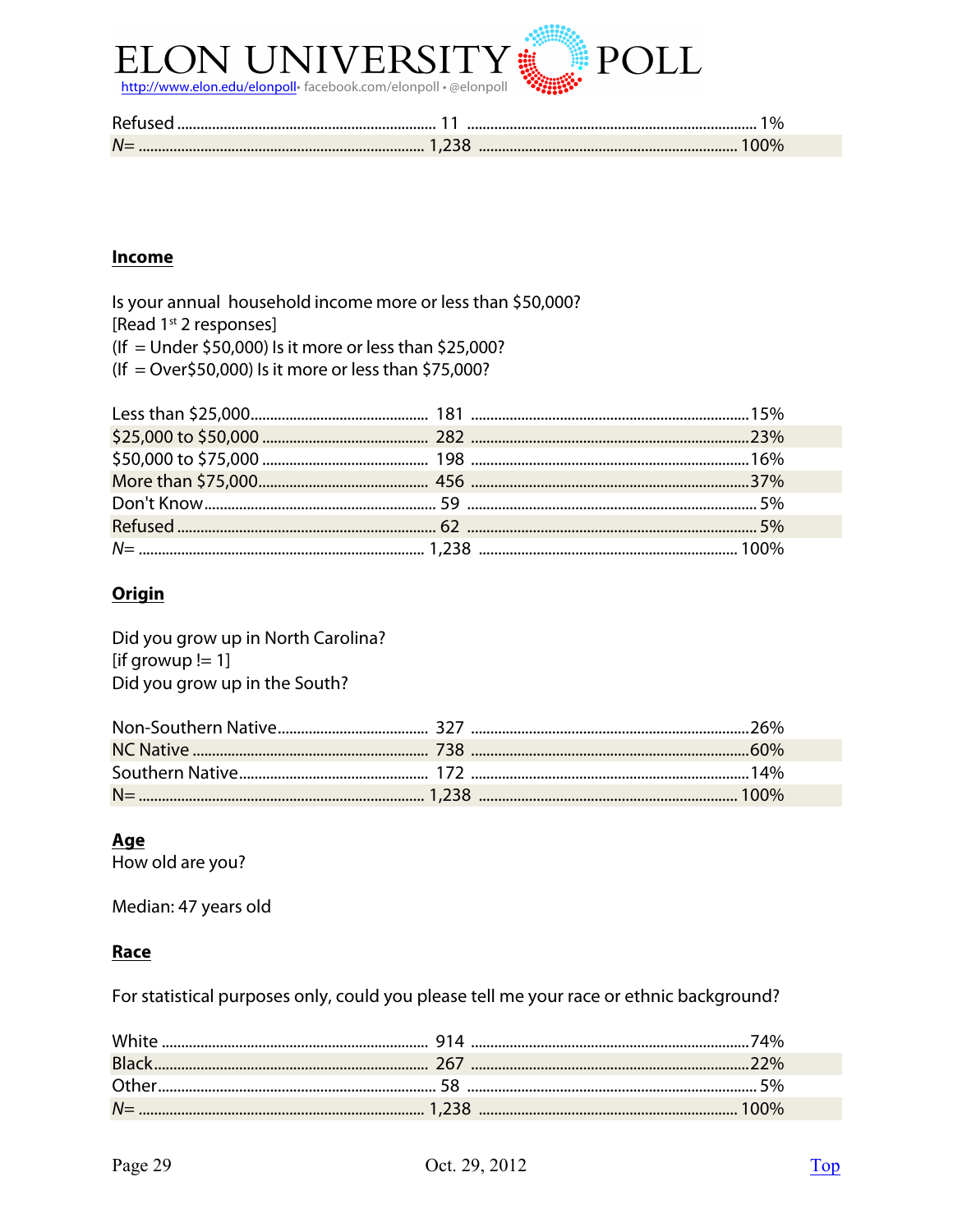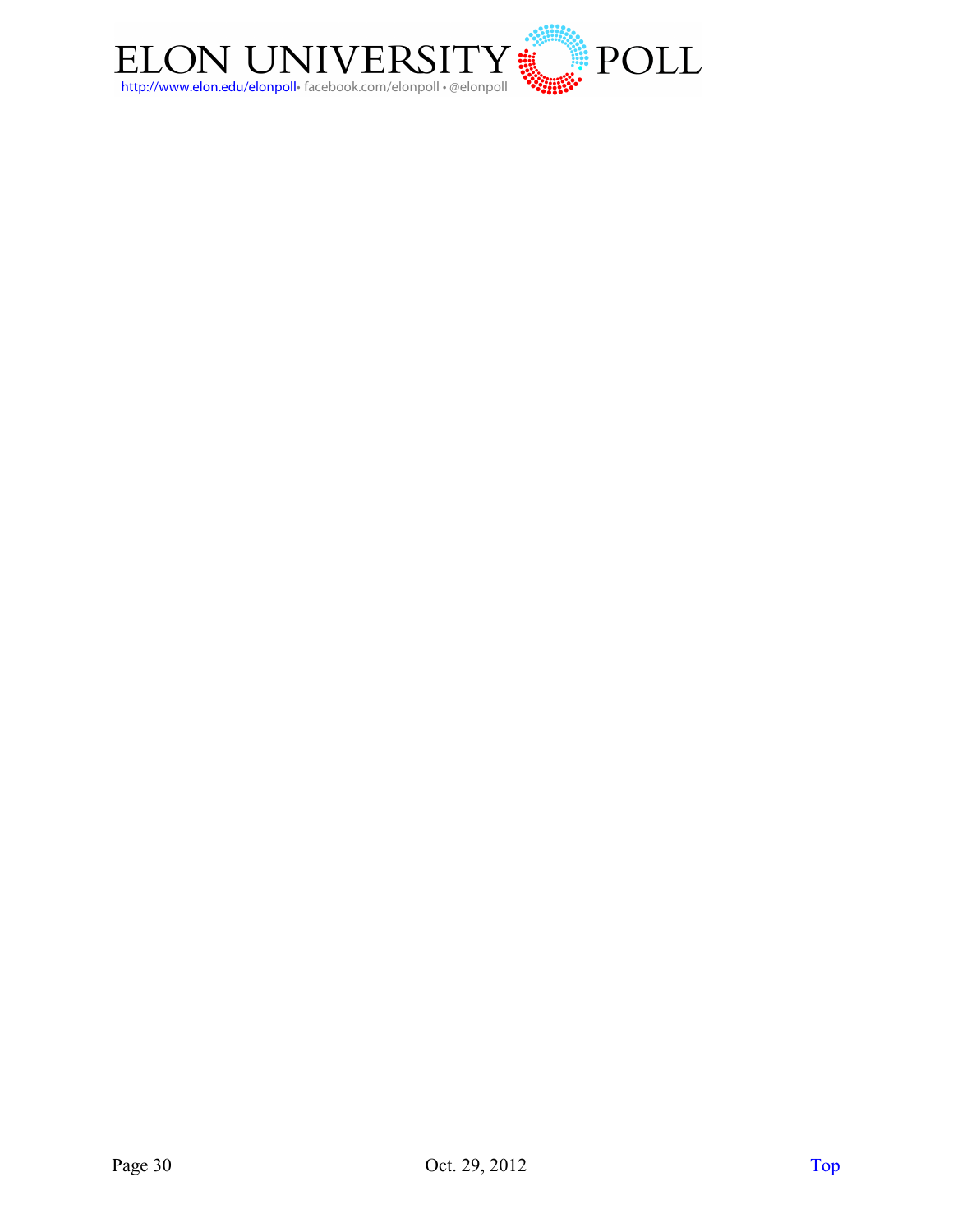

## **POST-INTERVIEW QUESTIONS**

### Gender

Was the person male or female?

### **Accent**

Did the person have a Southern accent?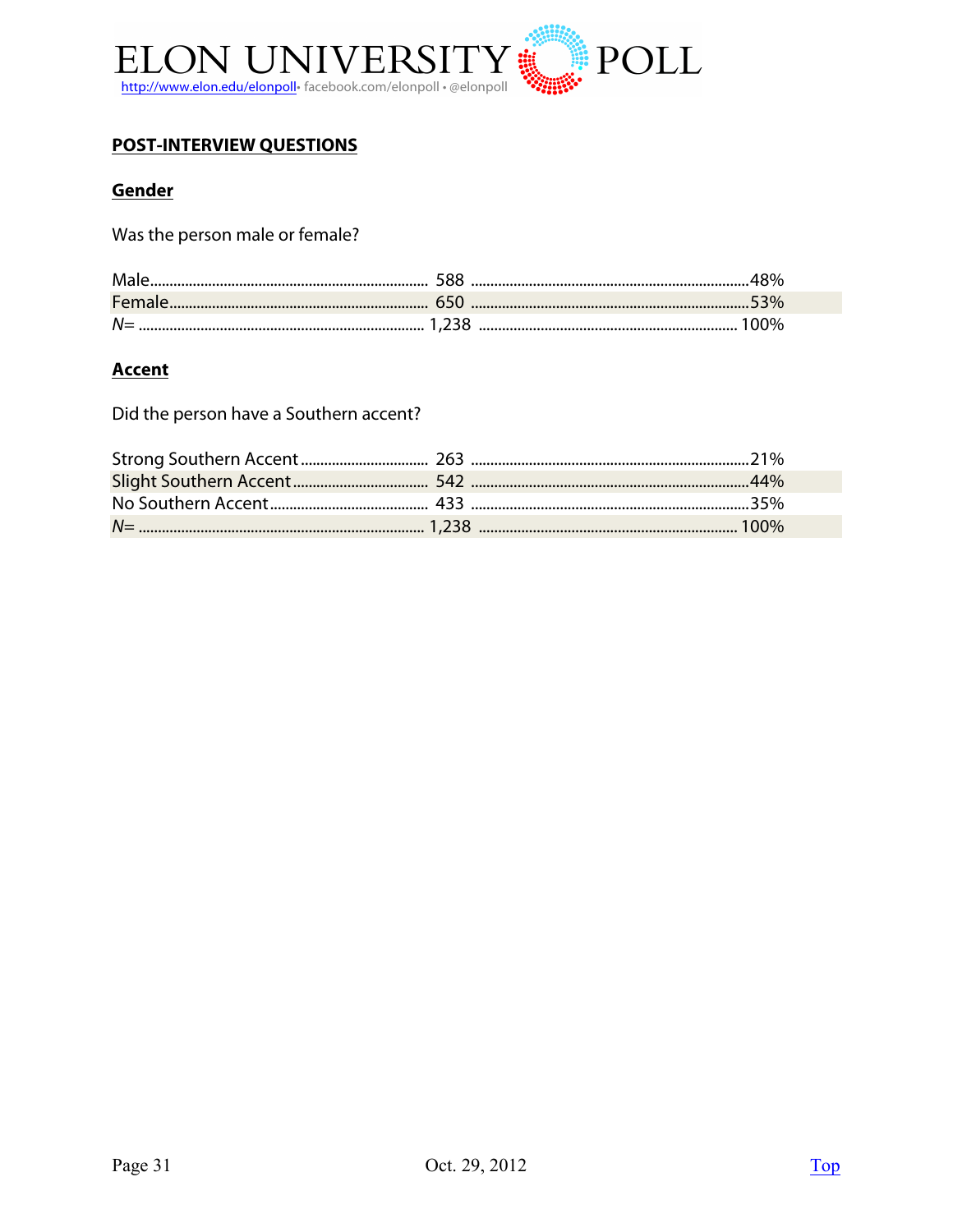

#### **Registered Voter Information**

We report registered voters results because some consumers have special interest in them. However, we suggest media interested in results more reflective of the electorate refer to the above likely voter results.

| Sample Size (Registered Voters)     | 1,397 |
|-------------------------------------|-------|
| Margin of Error (Registered Voters) | ±2.62 |

## **Registered Voters (Presidential)**

| <b>Barack Obama</b> | 640   | 45.8% |
|---------------------|-------|-------|
| <b>Mitt Romney</b>  | 607   | 43.4% |
| <b>Neither</b>      | 34    | 2.5%  |
| <b>Don't Know</b>   | 63    | 6.%   |
| <b>Refused</b>      | 27    | 2.3%  |
| $N=$                | 1,397 | 100%  |

#### **Registered Voters (Gubernatorial)**

| <b>Walter Dalton</b> | 533   | 38.1% |
|----------------------|-------|-------|
| <b>Pat McCrory</b>   | 700   | 50.1% |
| <b>Neither</b>       | 24    | 1.7%  |
| <b>Don't Know</b>    | 131   | 9.4%  |
| <b>Refused</b>       | 10    | 0.7%  |
| $N=$                 | 1,397 | 100%  |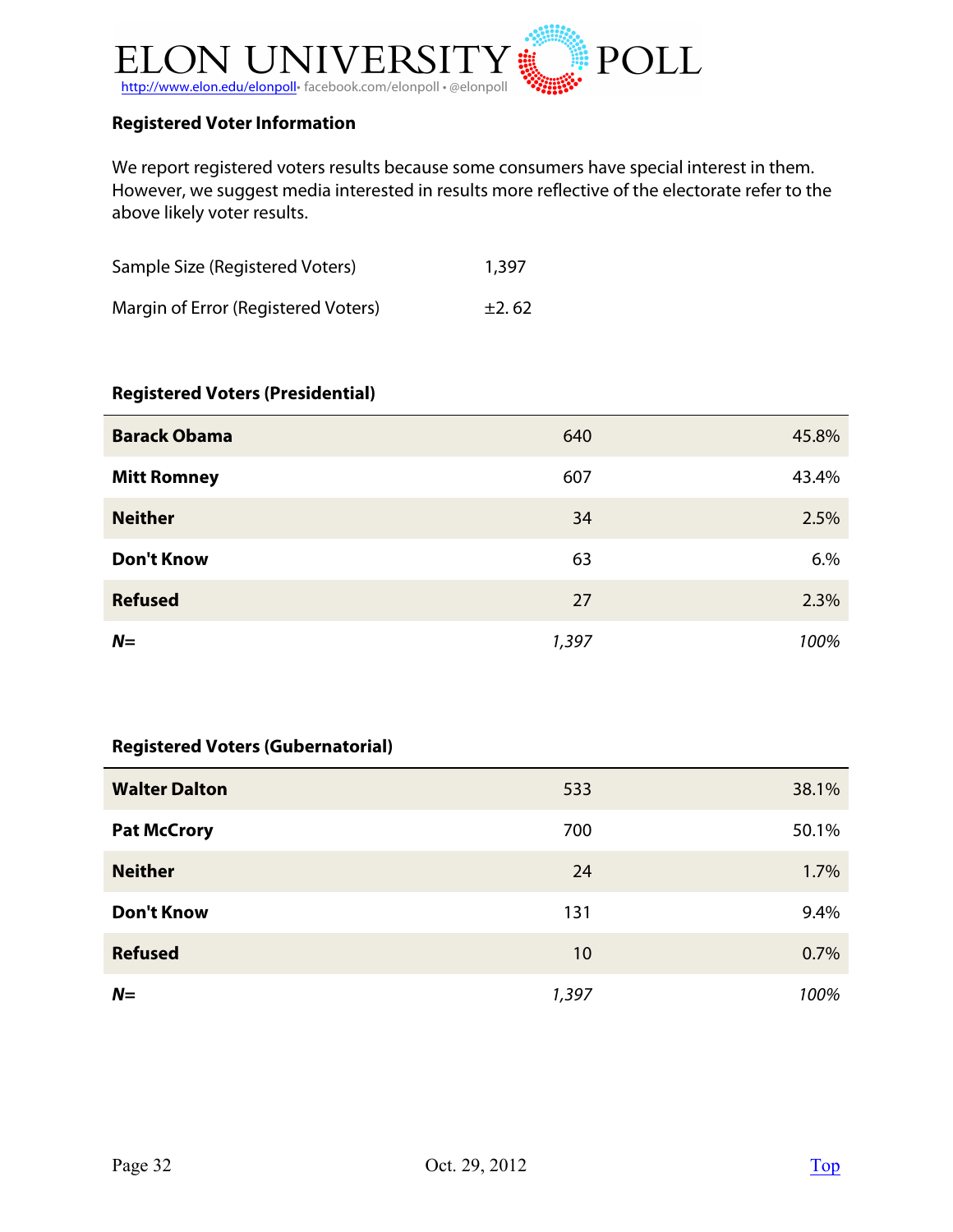

### **Methodology**

The Elon University Poll is a scientific survey of registered voters in North Carolina. The poll is a telephone survey using live human interviewers. The survey uses a stratified random sample of households with telephones and wireless (cell) telephone numbers Interviews for most surveys generally result in at least 1,000 interviews of North Carolinians registered to vote. Our target margin of error is at a maximum +/- 3 percent based on a 95 percent confidence interval. Please direct questions about the Elon University Poll's methodology to Dr. Jason Husser at jhusser@elon.edu or Dr. Kenneth Fernandez at kfernandez@elon.edu.

#### **Registered and Likely Voters**

We measured likely voters using these questions.

- A. Are you registered to vote in North Carolina?
- B. In the coming presidential election, do you plan to vote?
- C. Do you remember for sure whether or not you voted in the 2008 presidential election?
- D. In 2008, did you vote for John McCain, Barack Obama, or someone else?
- E. Some people vote early or by absentee ballot, others wait for election day. Have you already voted in this presidential election?

We report distinct results for registered voters distinct from results for likely voters. When a questionnaire does not include a vote intention question, we report only results for registered voters. We do not report results for non-registered voters.

#### **Procedures Used for Conducting the Poll**

The Elon University Poll typically conducts surveys over at least a five-day period. Interviewers call from 4:00 p.m. to 9:00 p.m. during the week and from 1:00 p.m. to 6:00 p.m. during the weekend. Each survey report specifies dates and times called. The Elon University Poll uses CATI system software (Computer Assisted Telephone Interviewing) for the administration of surveys. We attempt to reach each working telephone number in the sample up to five times. We only interview residents of North Carolina who are over 18. The paid, live interviewers are adults from the target population.

#### **Additional Methodological Decisions**

#### Branching Questions

For many questions with multiple response options, we program our surveys to branch into a secondary probing question.

Anticipated/Volunteered Response Options

We anticipate some response options that respondents volunteer despite not hearing them as options. Though some volunteered options are unpredictable, we code the more common options.

"Don't Know" & "Refused" Response Options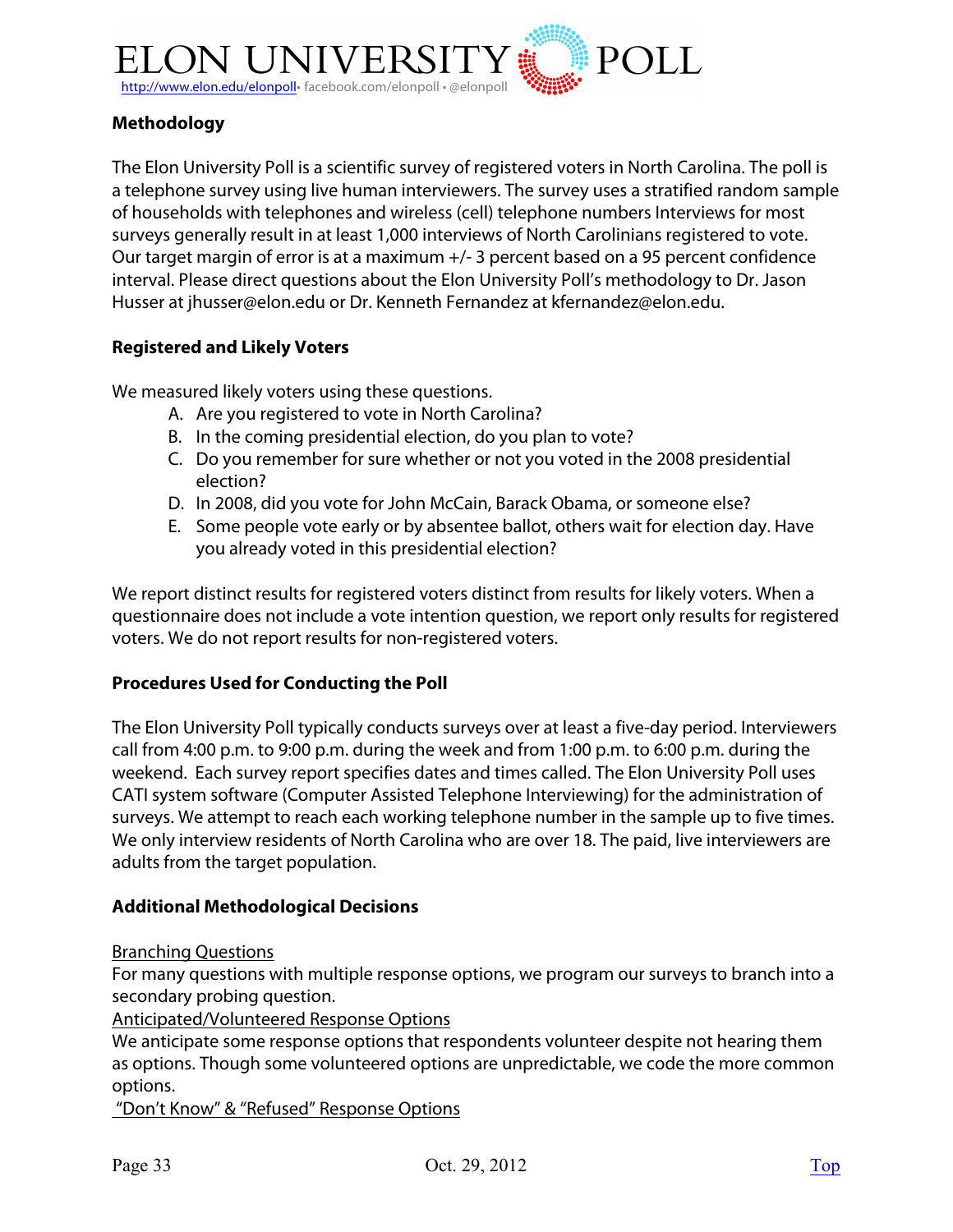

All questions include an option for respondents to volunteer "don't know" or to refuse. In the vast majority of questions, interviewers do not prompt "don't know" responses. Weighting

We typically weight results from the Elon University Poll on multiple demographic characteristics: race, gender, household size, region, education, and age. Weighting rarely leads to substantial changes in results. We use demographic characteristics of registered voters when possible. We use iterative raking, adjusting one dimension at a time. We include detailed information about weighting of survey samples for each poll on both the Elon University Poll website and within released reports.

### Within Household Randomization

For landlines, we use the common "oldest-youngest" technique to ensure within household randomization. We assume cellphones belong to an individual rather than a household. Thus, we do not conduct within-household randomization within our cellphone sample. Completion Criteria

An interview is a complete only if a respondent progresses through the entire survey. Respondents who hang up before completing the last question or who refuse to more than 20 percent of the questions are incompletes.

Support for Transparency

The Elon University Poll supports transparency in survey research and is a supporter of the American Association for Public Opinion Research Transparency Initiative, which is a program promoting openness and transparency about survey research methods and operations among survey research professionals and the industry. All information about the Elon University Poll that we released to the public conforms to reporting conventions recommended by the American Association for Public Opinion Research and the National Council on Public Polls.

Question Construction and Question Order

In releasing survey results, the Elon University Poll provides the questions as worded and the order in which respondents receive these questions. In some cases question ordering rotates to avoid biases. In an effort to provide neutral, non-biased questions, we attempt to observe conventional question wording and question order protocols in all of our polls. In order to avoid recency or primacy effects, we randomize candidate names and directional response options (e.g. support / oppose) within the text of each question. We pretest every questionnaire multiple times before entering the field.

## **Sampling**

Survey Sampling International, LLC, provide samples of telephone numbers.

To equalize the probability of telephone selection, sample telephone numbers are systematically stratified according to subpopulation strata (e.g., a zip code, a county, a state, etc.), which yields a sample from telephone exchanges in proportion to each exchange's share of telephone households in the population of interest. Estimates of telephone households in the population of interest are generally obtained from several databases. Samples of household telephone numbers are distributed across all eligible blocks of numbers in proportion to the density of listed households assigned in the population of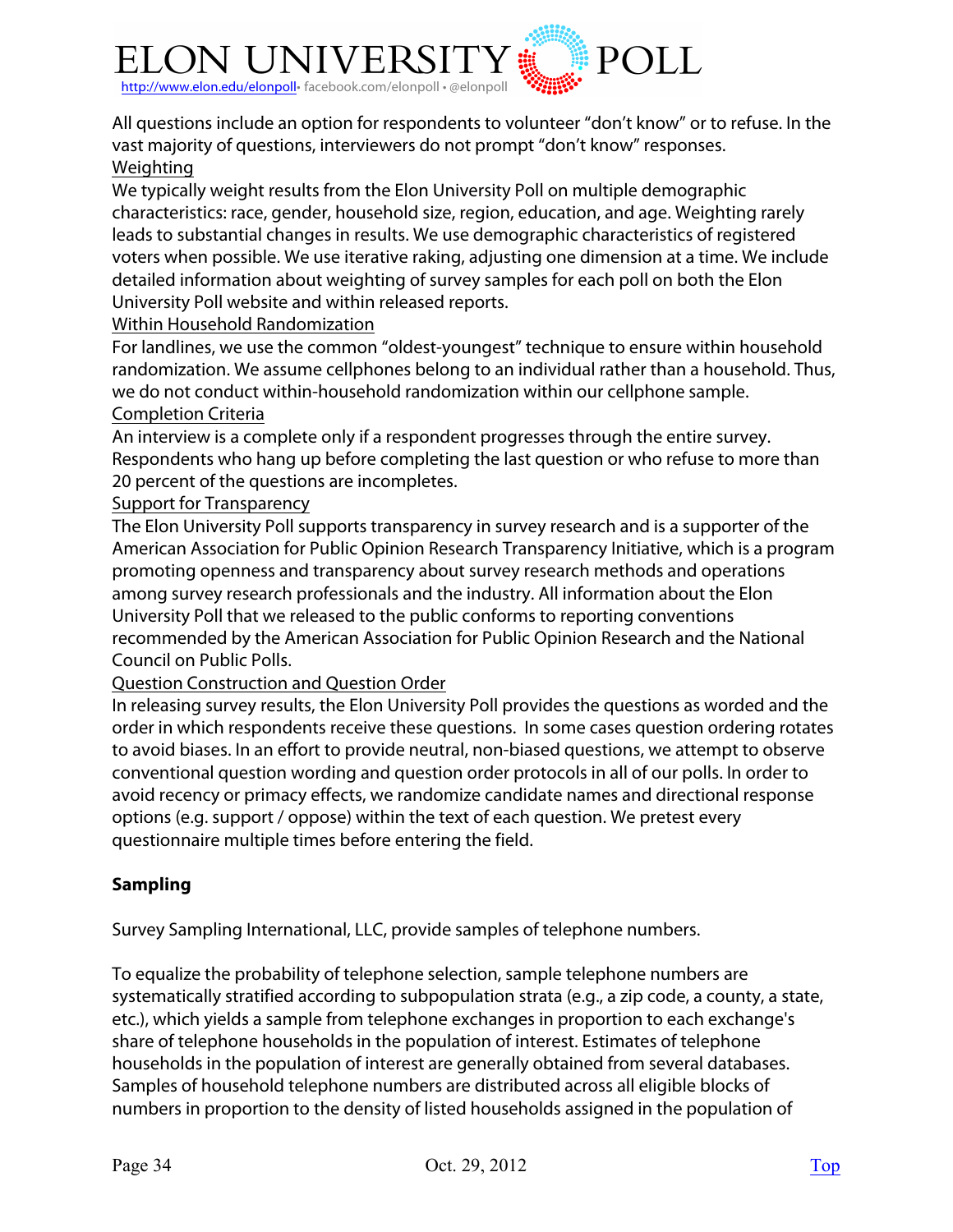

interest according to a specified subpopulation stratum. Upon determining the projected (or preferred) sample size, a sampling interval is calculated by summing the number of listed residential numbers in each eligible block within the population of interest and dividing that sum by the number of sampling points assigned to the population. From a random start between zero and the sampling interval, blocks are selected systematically in proportion to the density of listed household "working blocks."

A block (also known as a bank) is a set of contiguous numbers identified by the first two digits of the last four digits of a telephone number. A working block contains three or more working telephone numbers. Exchanges are assigned to a population on the basis of all eligible blocks in proportion to the density of working telephone households. Once each population's proportion of telephone households is determined, then a sampling interval, based on that proportion, is calculated and specific exchanges and numbers are randomly selected.

The wireless component of the study sample starts with determining which area codeexchange combinations in North Carolina are included in the wireless or shared Telcordia types. Similar to the process for selecting household telephone numbers, wireless numbers involve a multi-step process in which blocks of numbers are determined for each area codeexchange combination in the Telcordia types. From a random start within the first sampling interval, a systematic nth selection of each block of numbers is performed and a two-digit random number between 00 and 99 is appended to each selected nth block stem. The intent is to provide a stratification that will yield a sample that is representative both geographically and by large and small carrier. From these, a random sample is generated.

Because exchanges and numbers are randomly selected, unlisted as well as listed numbers are included in the sample. Thus, the sample of telephone numbers generated for the population of interest constitutes a random sample of telephone households and wireless numbers of the population.

#### **For more information on the Elon University Poll, visit www.elon.edu/elonpoll.**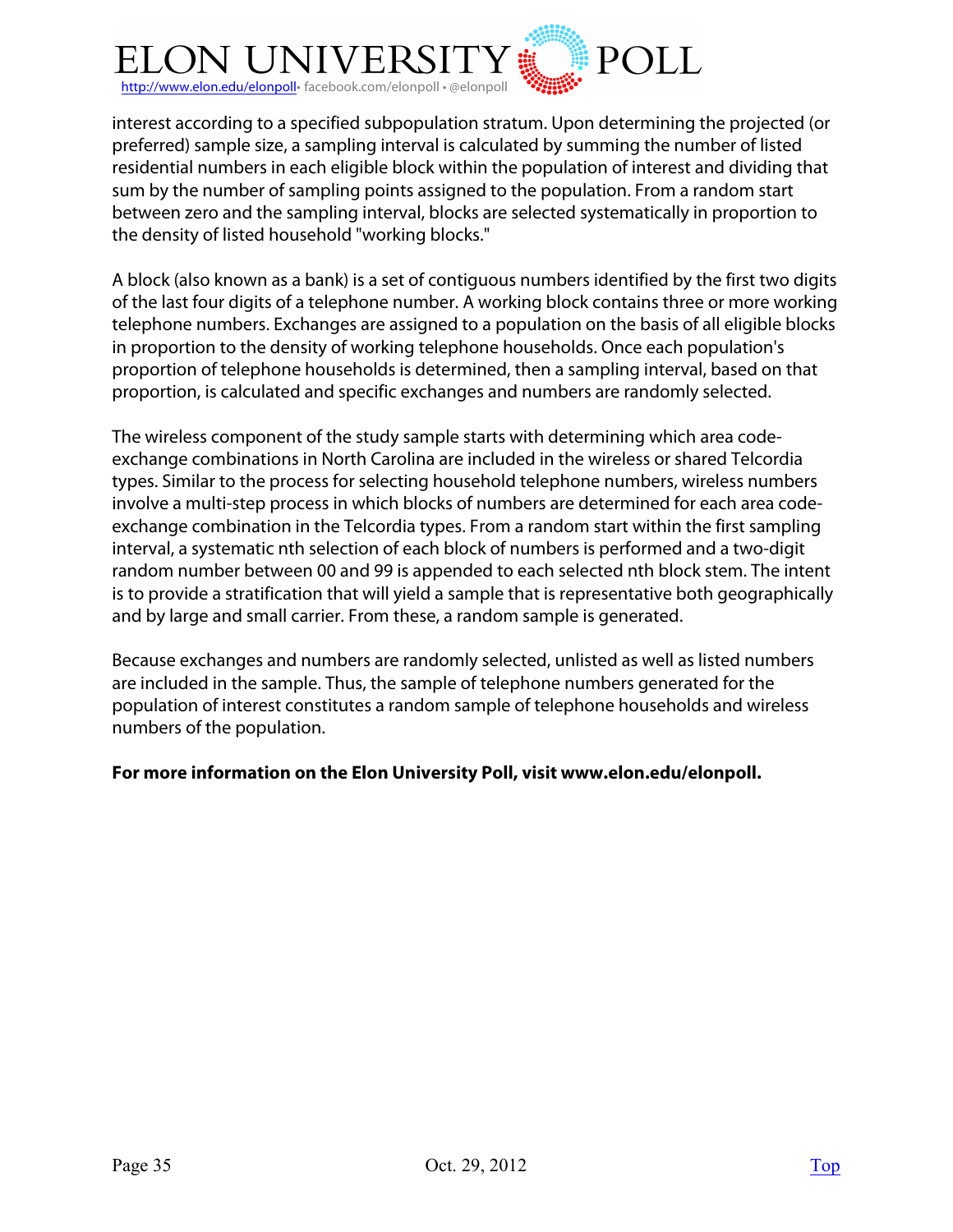

#### **Frequently Asked Questions about our Methodology**

- 1. *Who pays for the Elon University Poll?* Elon University fully funds the Elon University Poll.
- 2. *Does the Elon University Poll favor a certain party?* The Elon University Poll is an academic, non-partisan survey. We do not engage or work with any political candidates or parties. We employ best practices to ensure the results are not biased.
- 3. *How do you measure likely voters?*

We measure likely voters using these questions.

- A. Are you registered to vote in North Carolina?
- B. In the coming Presidential election, do you plan to vote?
- C. Do you remember for sure whether or not you voted in the 2008 Presidential election?
- D. In 2008, did you vote for John McCain, Barack Obama, or someone else?
- E. Some people vote early or by absentee ballot, others wait for election day. Have you already voted in this presidential election?

The year (2008) and previous candidate names change over time.

- 4. *Do you report results for both registered AND likely voters?* Yes. We report distinct results for registered voters distinct from results for likely voters. When a questionnaire does not include a vote intention question, we reports only results for registered voters. We do not report results for non-registered voters.
- 5. *Where do you get your numbers?* We obtain samples of randomized phone numbers from Survey Sample International.
- 6. *How many times do you call a number before giving up?* We attempt to complete each working number five times before removing it from the sample.
- 7. *Do you call both cell phones and land lines?* Yes. We use a mixed sample of both cell phones and landlines. We weight on phone ownership to adjust for the higher probability of selection of those who own both cell phones and landline phones.
- 8. *Does the Elon University Poll do IVR surveys or automated "robopolls"?* No. Well-trained students at Elon University conduct all our interviewers.
- 9. *Do you report non-response rates?*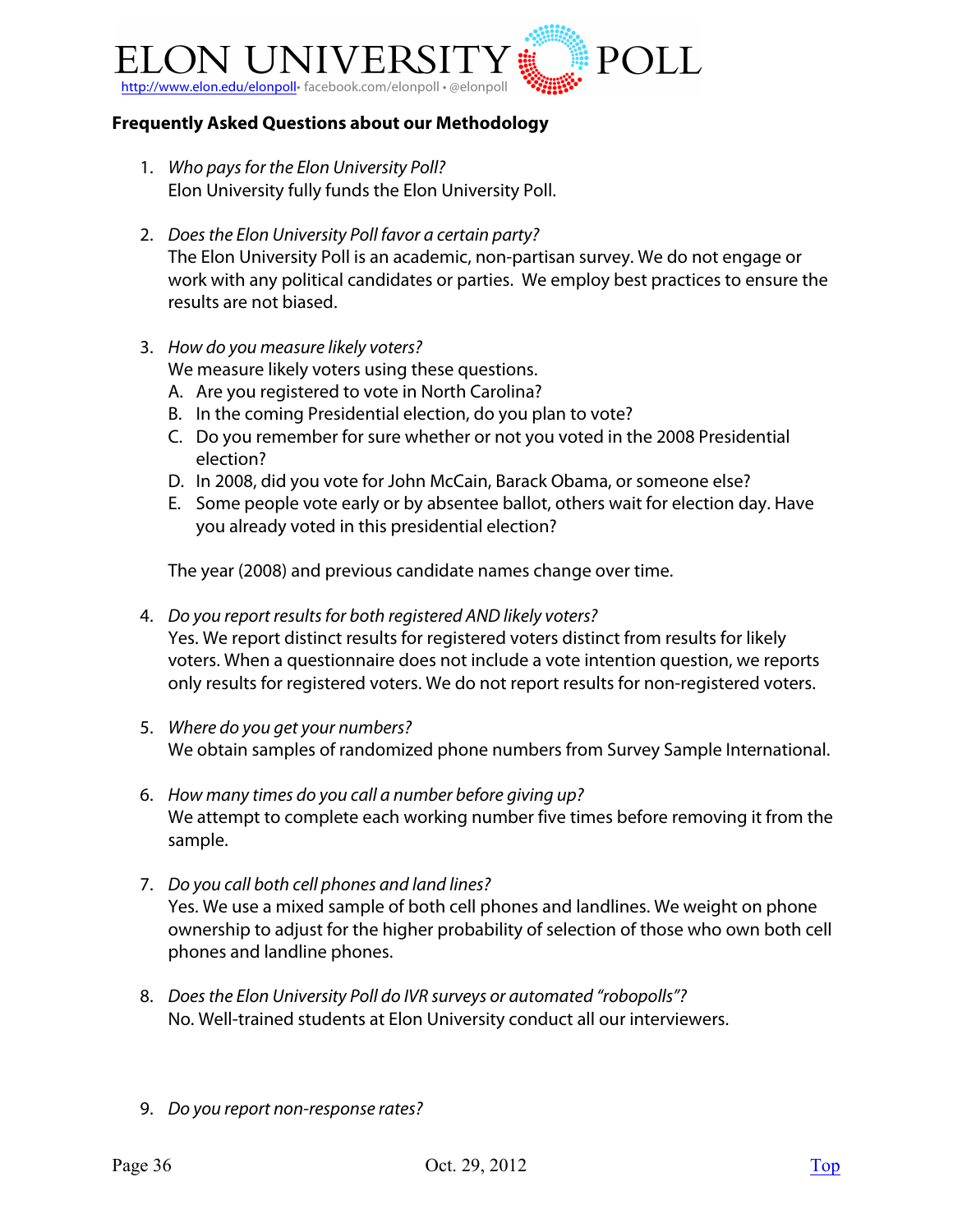

Yes. We report non-response rates based on AAPOR guidelines. The response rate for the October 21 -27 Poll was 11%, which is higher than the national average response rates of high quality survey organizations.

10. *Do you weight the data?*

Yes. We apply weights to the data. An iterative proportional fitting algorithm generates weights based on Census parameters of residents in North Carolina. We then use likely voter questions to reduce the samples from this representative citizen sample.

11. *Do you randomize response options?*

Yes. We rotate the order of candidate names in all applicable questions. We also rotate order of text for other questions, such as those that include response options such as "more" and "less." Furthermore, we rotate the order of some questions themselves if we suspect the order of a question could bias results.

### 12. *Do you conduct within-household randomization?*

Yes. For landlines, we use the common "oldest-youngest" rotation to ensure within household randomization. We assume cellphones belong to an individual rather than a household. Thus, we do not conduct within-household randomization within our cellphone sample.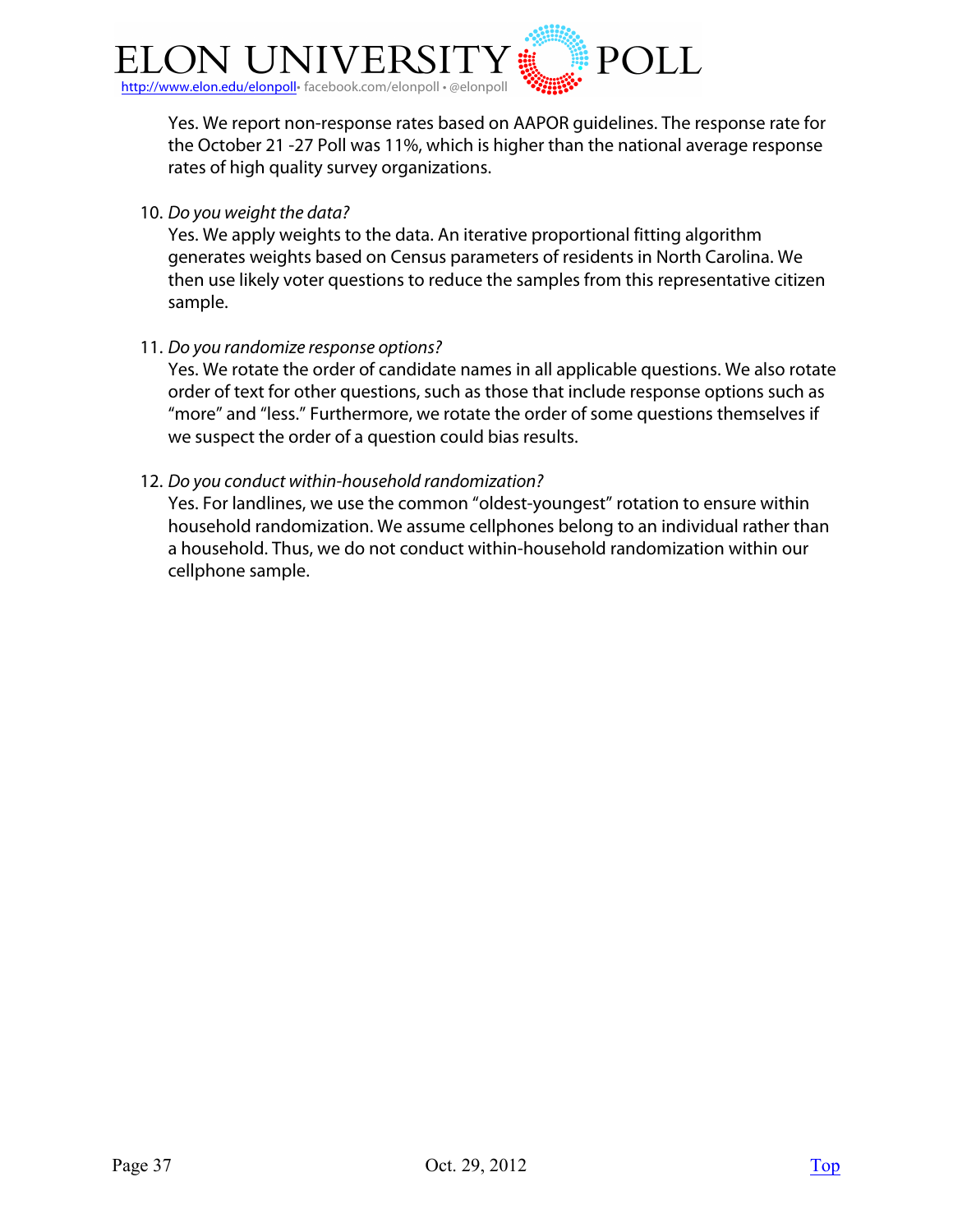

#### **The Elon University Poll Team**

Dr. Kenneth Fernandez is the Director of the Elon University Poll. Dr. Fernandez holds a Ph.D. in Political Science from University of California – Riverside. Dr. Fernandez is Assistant Professor of Political Science at Elon University. He has published numerous articles in peerreviewed social science journals.

Dr. Jason Husser is the Assistant director. Dr. Husser holds a Ph.D. in Political Science from Vanderbilt University. Dr. Husser is also Assistant Professor of Political Science at Elon University. He recently published an article on public opinion in the *American Journal of Political Science.*  He was previously the Associate Coordinator of the Vanderbilt University Poll.

John Robinson serves as Director of Communications for the Poll. He is a former newspaper editor, veteran journalist, and North Carolina native.

Daniel Anderson is Vice President of Elon University Communications. Eric Townsend is Director of the Elon University News Bureau. Both work very closely with the directors in communicating results of the poll.

Faculty members in the Department of Political Science, chaired by Dr. Sharon Spray, are also involved in advising the directors.

The poll operates under the auspices of the College of Arts and Sciences at Elon University, led by Dean Alison Morrison-Shetlar. The Elon University administration, led by Dr. Leo Lambert, president of the university, fully supports the Elon University Poll as part of its service commitment to state, regional, and national constituents.

Elon University fully funds the Elon University Poll. Because of this generous support, the Elon University poll does not engage in any contract work. This permits the Elon University Poll to operate as a neutral, non-biased, non-partisan resource.

Elon University students administer the survey as part of the University's commitment to civic engagement and experiential learning where "students learn through doing." Student interviewers receive extensive training prior to engaging in interviewing. A team of student supervisors assists the directors with quality control and monitoring.



Fernandez



Husser



Robinson